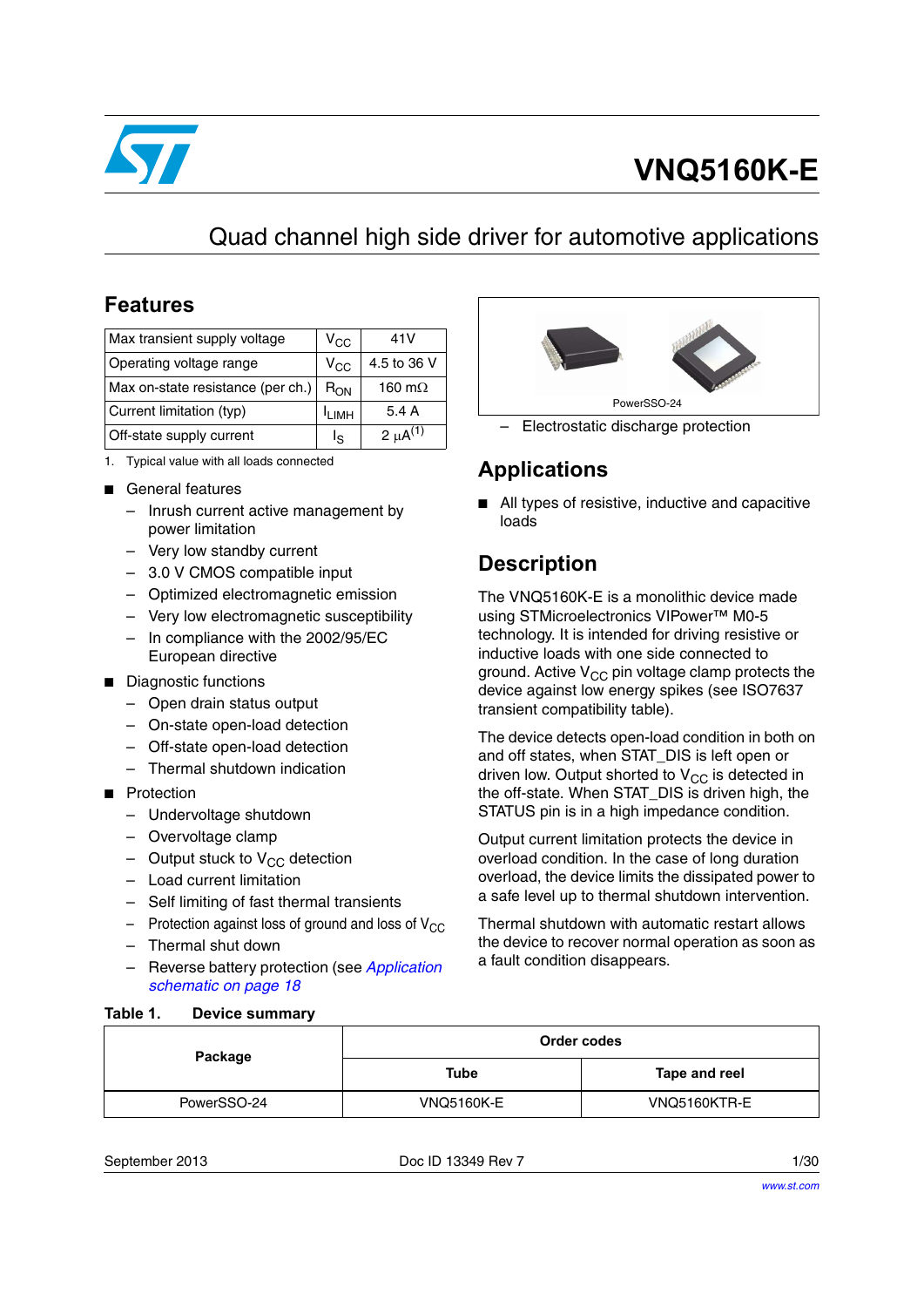# **Contents**

| 1                       |     |                                                                   |  |  |  |  |
|-------------------------|-----|-------------------------------------------------------------------|--|--|--|--|
| $\mathbf{2}$            |     |                                                                   |  |  |  |  |
|                         | 2.1 |                                                                   |  |  |  |  |
|                         | 2.2 |                                                                   |  |  |  |  |
|                         | 2.3 |                                                                   |  |  |  |  |
|                         | 2.4 |                                                                   |  |  |  |  |
| 3                       |     |                                                                   |  |  |  |  |
|                         | 3.1 |                                                                   |  |  |  |  |
|                         |     | Solution 1: resistor in the ground line (RGND only).  18<br>3.1.1 |  |  |  |  |
|                         |     | 3.1.2                                                             |  |  |  |  |
|                         | 3.2 |                                                                   |  |  |  |  |
|                         | 3.3 |                                                                   |  |  |  |  |
|                         | 3.4 |                                                                   |  |  |  |  |
|                         | 3.5 |                                                                   |  |  |  |  |
| $\overline{\mathbf{4}}$ |     |                                                                   |  |  |  |  |
|                         | 4.1 |                                                                   |  |  |  |  |
| 5                       |     |                                                                   |  |  |  |  |
|                         | 5.1 |                                                                   |  |  |  |  |
|                         | 5.2 |                                                                   |  |  |  |  |
|                         | 5.3 |                                                                   |  |  |  |  |
| 6                       |     |                                                                   |  |  |  |  |

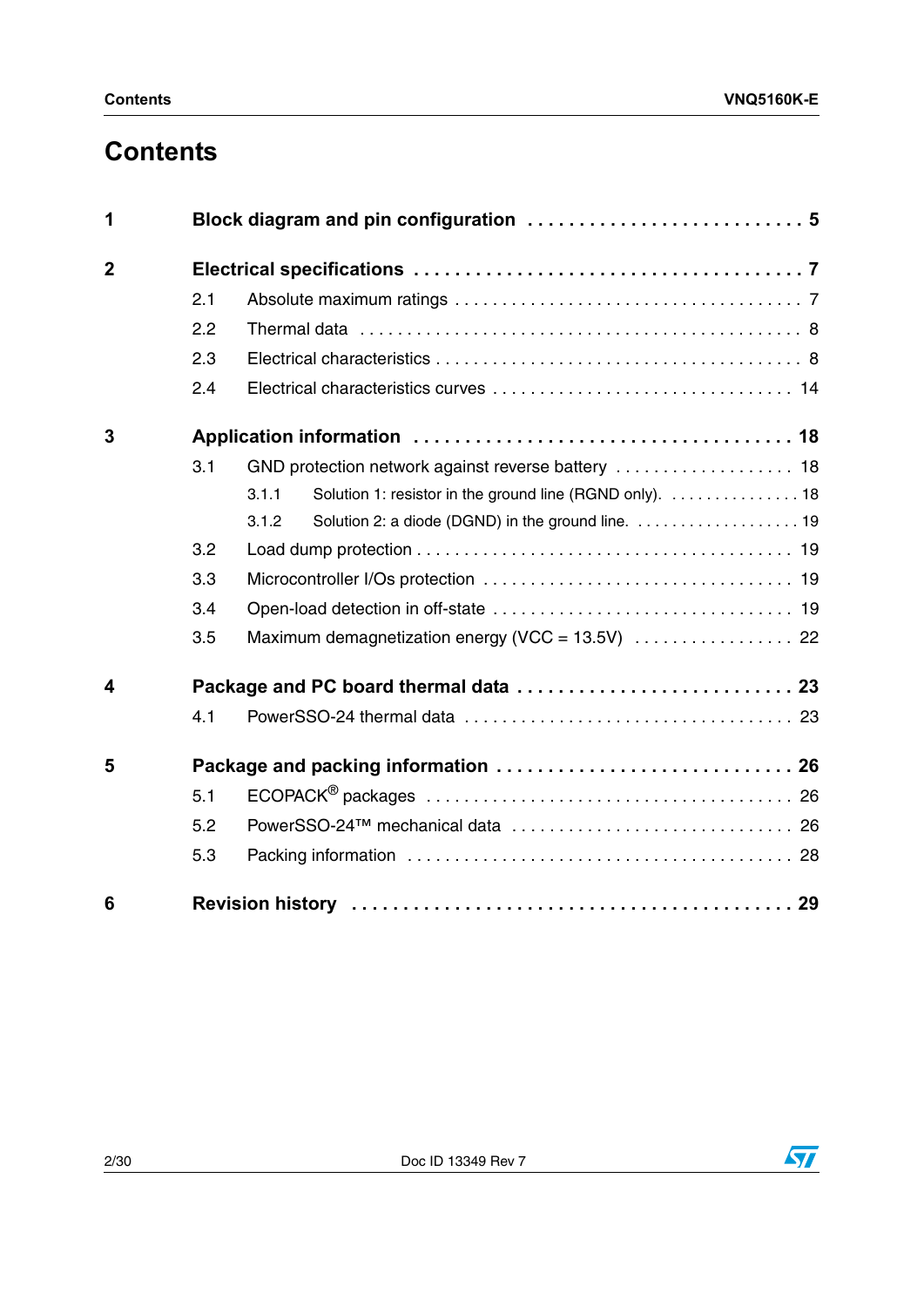# **List of tables**

| Table 1.  |  |
|-----------|--|
| Table 2.  |  |
| Table 3.  |  |
| Table 4.  |  |
| Table 5.  |  |
| Table 6.  |  |
| Table 7.  |  |
| Table 8.  |  |
| Table 9.  |  |
| Table 10. |  |
| Table 11. |  |
| Table 12. |  |
| Table 13. |  |
| Table 14. |  |
| Table 15. |  |
| Table 16. |  |
| Table 17. |  |
| Table 18. |  |

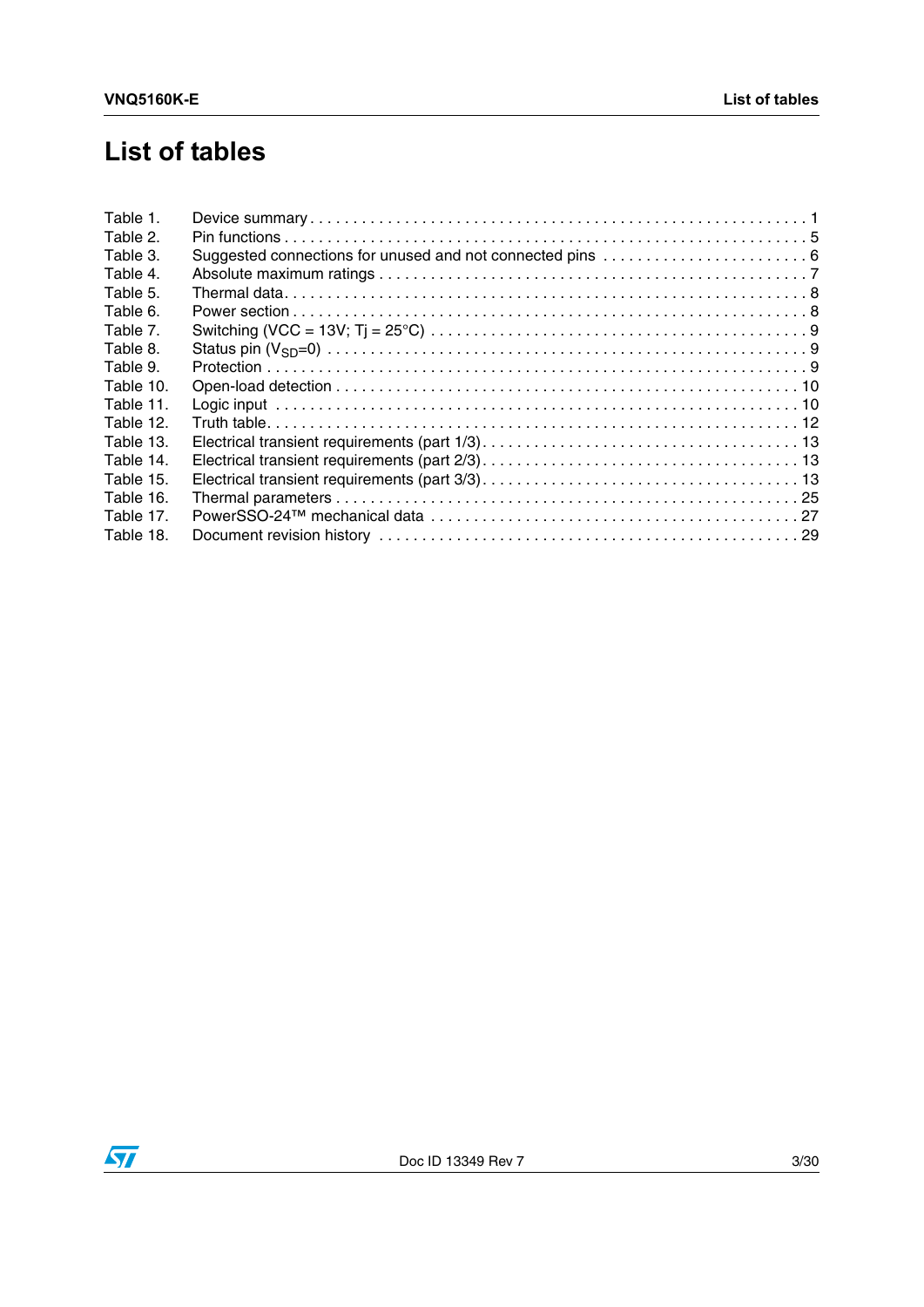# **List of figures**

| Maximum turn-off current versus inductance (for each channel) 22                |
|---------------------------------------------------------------------------------|
|                                                                                 |
| Rthj-amb vs PCB copper area in open box free air condition (one channel ON) 23  |
| PowerSSO-24 thermal impedance junction ambient single pulse (one channel on) 24 |
| Thermal fitting model of a double channel HSD in PowerSSO-24 $^{(1)}$ 24        |
|                                                                                 |
|                                                                                 |
|                                                                                 |
|                                                                                 |

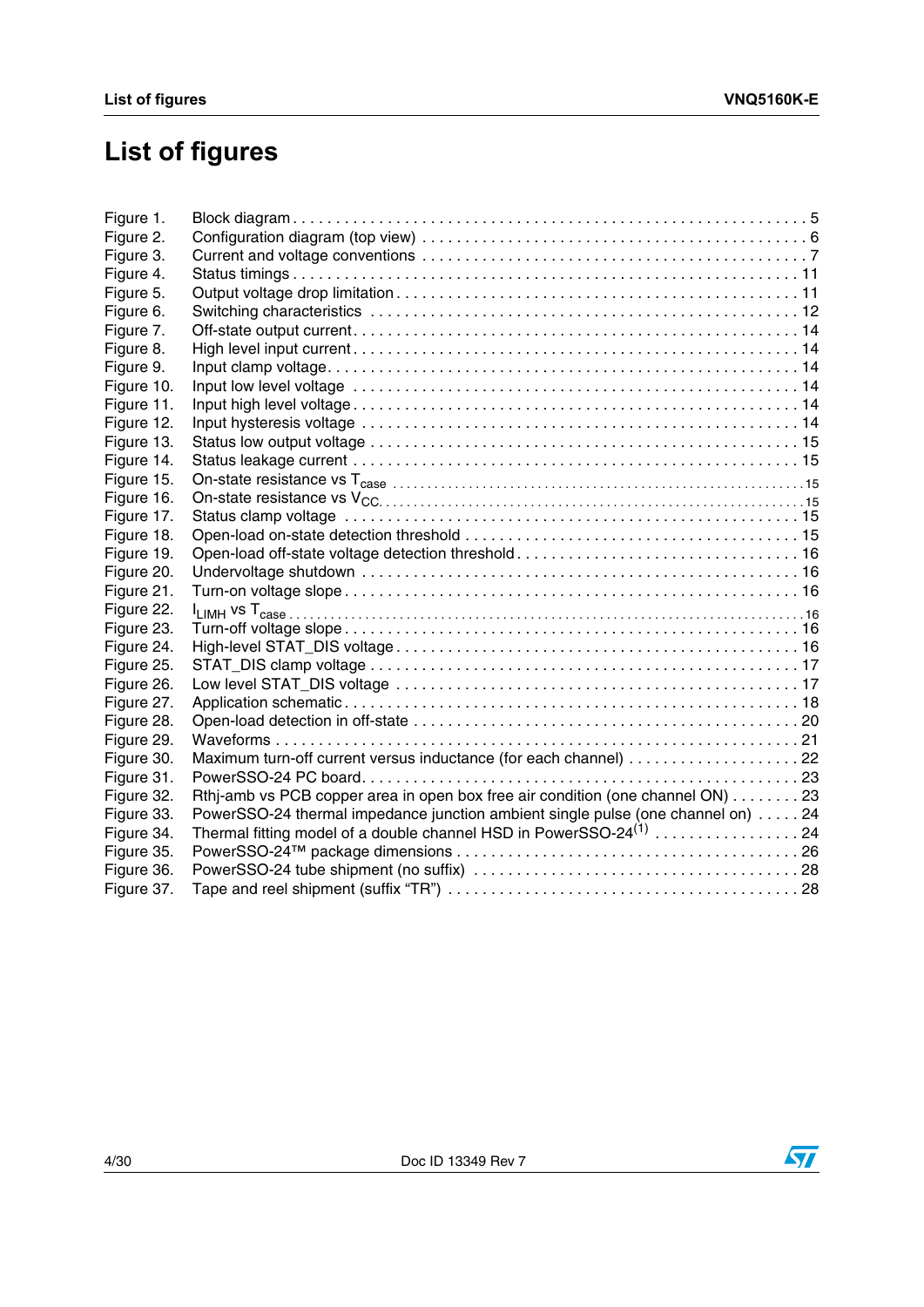# <span id="page-4-0"></span>**1 Block diagram and pin configuration**



### <span id="page-4-2"></span>**Figure 1. Block diagram**

### <span id="page-4-1"></span>Table 2. **Pin functions**

| <b>Name</b>               | <b>Function</b>                                                                                |
|---------------------------|------------------------------------------------------------------------------------------------|
| $V_{\rm CC}$              | Battery connection                                                                             |
| <b>OUTPUT<sub>n</sub></b> | Power output                                                                                   |
| <b>GND</b>                | Ground connection. Must be reverse battery protected by an external<br>diode/resistor network  |
| <b>INPUT<sub>n</sub></b>  | Voltage controlled input pin with hysteresis, CMOS compatible. Controls output<br>switch state |
| <b>STATUSn</b>            | Open drain digital diagnostic pin                                                              |
| STAT DIS                  | Active high CMOS compatible pin, to disable the STATUS pin                                     |

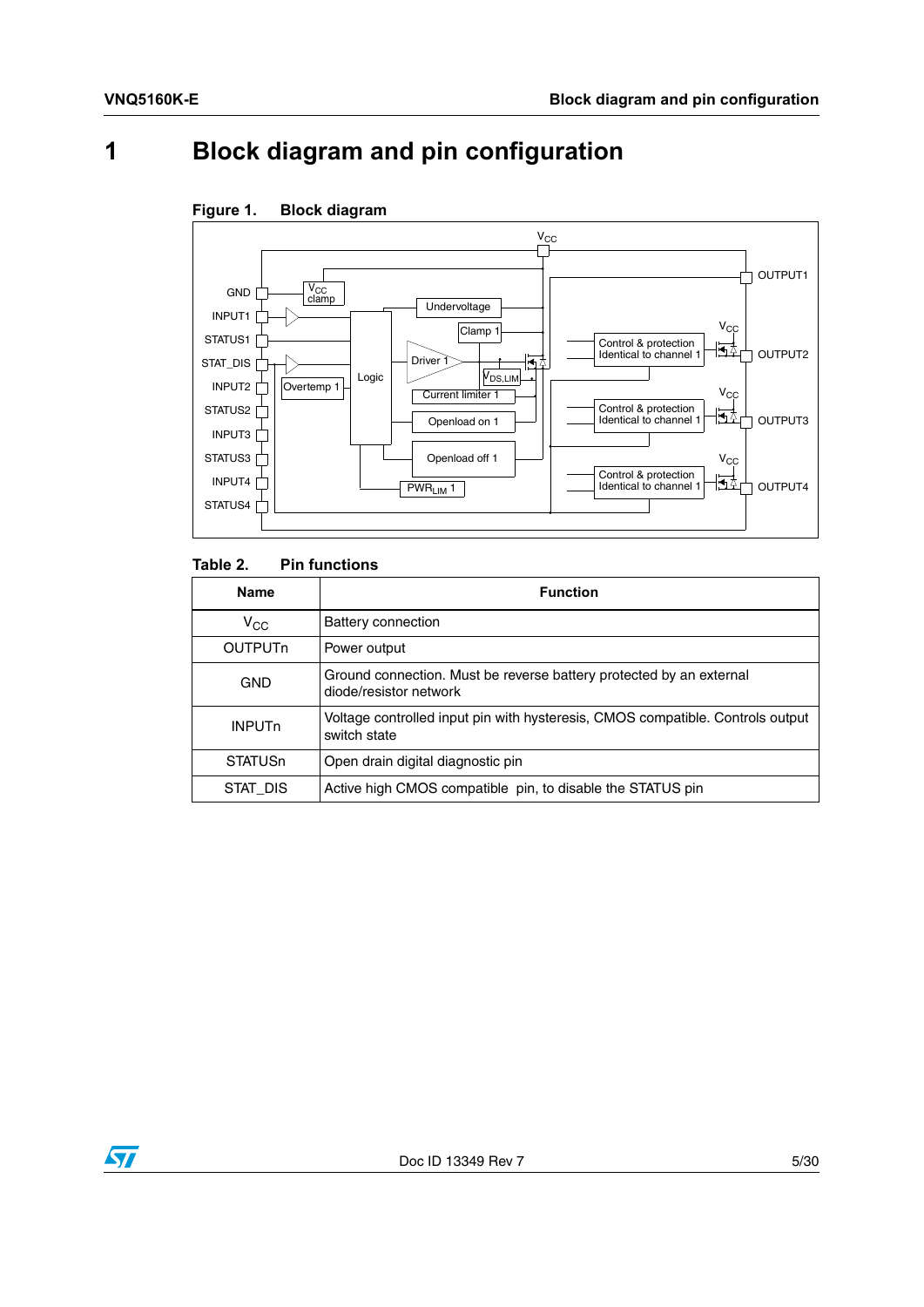<span id="page-5-1"></span>



<span id="page-5-0"></span>

| Table 3. | Suggested connections for unused and not connected pins |  |
|----------|---------------------------------------------------------|--|
|----------|---------------------------------------------------------|--|

| <b>Connection / Pin</b> | <b>Status</b>       | N.C. | Output | Input                             | STAT DIS                          |
|-------------------------|---------------------|------|--------|-----------------------------------|-----------------------------------|
| Floating                |                     |      |        |                                   |                                   |
| To ground               | N.R. <sup>(1)</sup> |      | N.R.   | Through 10 k $\Omega$<br>resistor | Through 10 k $\Omega$<br>resistor |

1. Not recommended

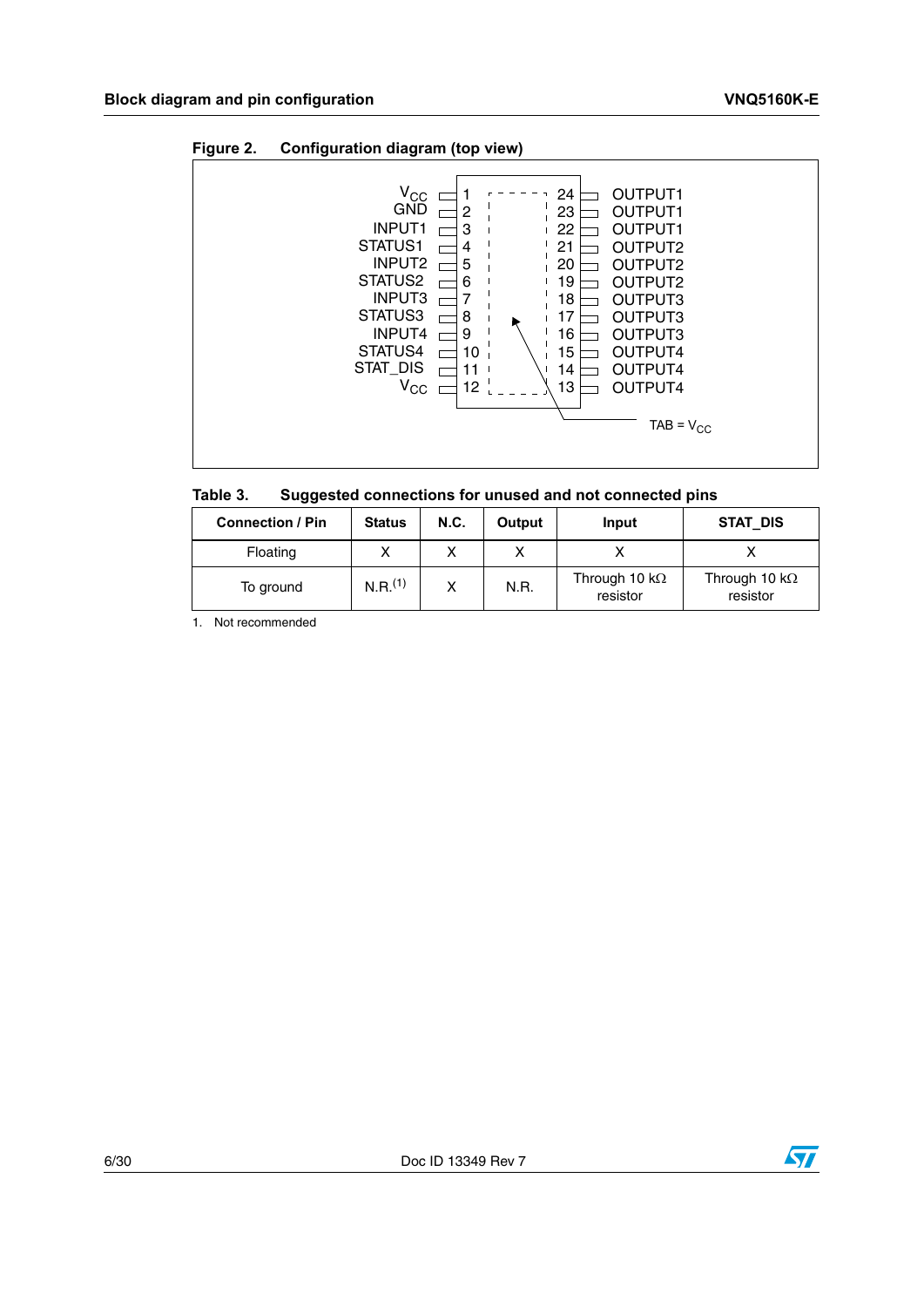# <span id="page-6-0"></span>**2 Electrical specifications**

<span id="page-6-3"></span>



*Note:*  $V_{Fn} = V_{OUTn} - V_{CCn}$  *during reverse battery condition* 

# <span id="page-6-1"></span>**2.1 Absolute maximum ratings**

### <span id="page-6-2"></span>Table 4. **Absolute maximum ratings**

| Symbol             | <b>Parameter</b>                                                                                                                                                                   | Value                                | <b>Unit</b>                     |
|--------------------|------------------------------------------------------------------------------------------------------------------------------------------------------------------------------------|--------------------------------------|---------------------------------|
| $V_{CC}$           | DC supply voltage                                                                                                                                                                  | 41                                   | v                               |
| $-V_{CC}$          | Reverse DC supply voltage                                                                                                                                                          | 0.3                                  | V                               |
| - I <sub>GND</sub> | DC reverse ground pin current                                                                                                                                                      | 200                                  | mA                              |
| $I_{\text{OUT}}$   | DC output current                                                                                                                                                                  | Internally limited                   | A                               |
| - I <sub>OUT</sub> | Reverse DC output current                                                                                                                                                          | 6                                    | A                               |
| <sup>I</sup> IN    | DC input current                                                                                                                                                                   | $+10/ -1$                            | mA                              |
| I <sub>STAT</sub>  | DC status current                                                                                                                                                                  | $+10/ -1$                            | mA                              |
| <b>STAT_DIS</b>    | DC status disable current                                                                                                                                                          | $+10/ -1$                            | mA                              |
| $E_{MAX}$          | Maximum switching energy (single pulse)<br>(L=12mH; R <sub>L</sub> =0 $\Omega$ ; V <sub>bat</sub> =13.5V; T <sub>istart</sub> =150°C; I <sub>OUT</sub> = I <sub>limL</sub> (Typ.)) | 33                                   | mJ                              |
| V <sub>ESD</sub>   | Electrostatic discharge (Human Body Model: $R=1.5K\Omega$ ;<br>$C=100pF$<br>- Input<br>- Status<br>- Stat Dis<br>- Output<br>$-V_{CC}$                                             | 4000<br>4000<br>4000<br>5000<br>5000 | v<br>v<br>$\vee$<br>$\vee$<br>v |
| $V_{ESD}$          | Charge device model (CDM-AEC-Q100-011)                                                                                                                                             | 750                                  | v                               |

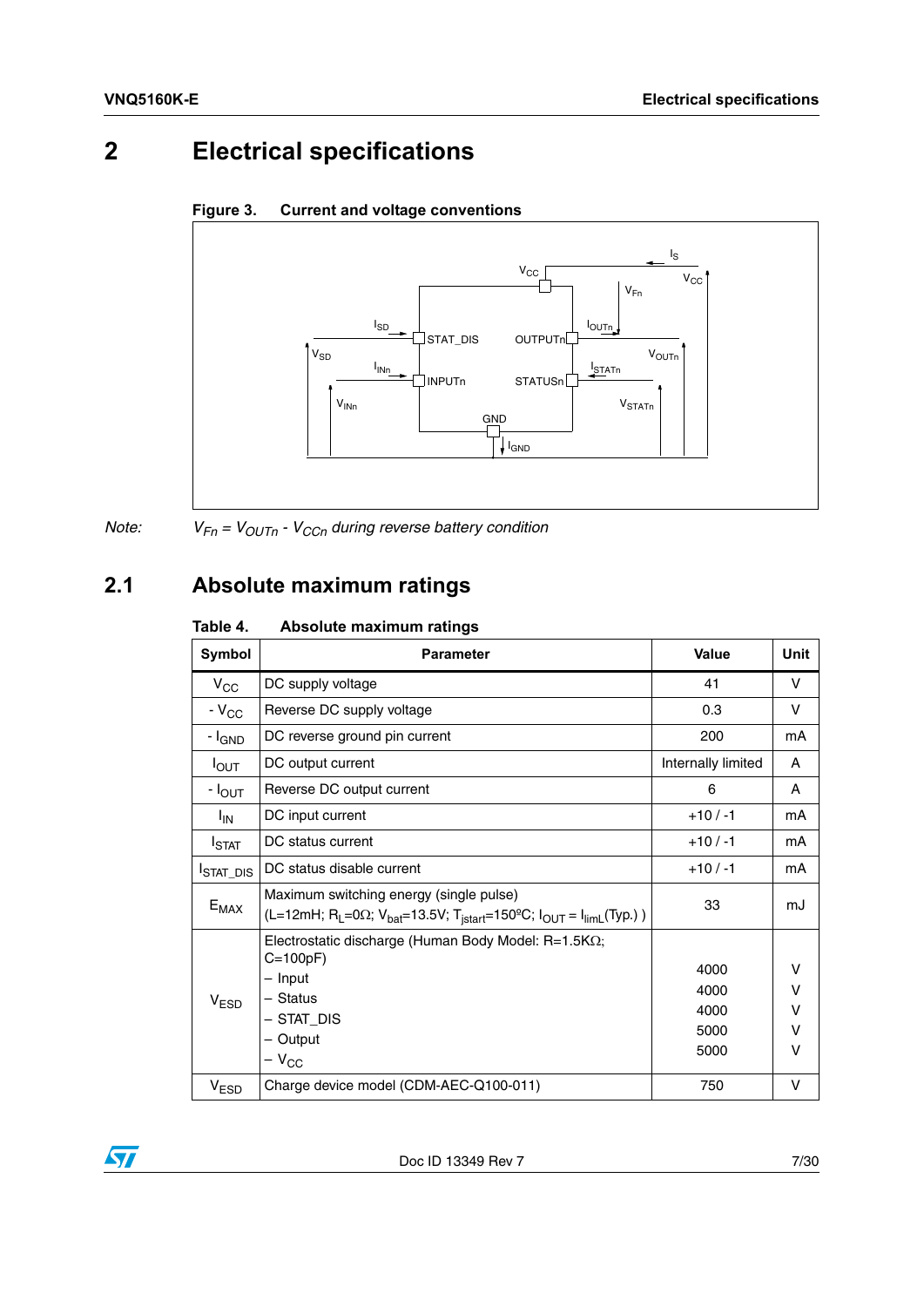| Symbol           | <b>Parameter</b>               | Value        | Unit        |
|------------------|--------------------------------|--------------|-------------|
|                  | Junction operating temperature | -40 to 150   | °C          |
| <sup>I</sup> sta | Storage temperature            | $-55$ to 150 | $\sim$<br>◡ |

**Table 4. Absolute maximum ratings (continued)**

## <span id="page-7-0"></span>**2.2 Thermal data**

### <span id="page-7-2"></span>Table 5. **Thermal data**

| Symbol                         | <b>Parameter</b>                                          | Max. value     | Unit          |
|--------------------------------|-----------------------------------------------------------|----------------|---------------|
| $R_{\mathsf{thi}\text{-case}}$ | Thermal resistance junction-case<br>(with one channel on) |                | $\degree$ C/W |
| $R_{thi-amb}$                  | Thermal resistance junction-ambient                       | See Figure 32. | $\degree$ C/W |

## <span id="page-7-1"></span>**2.3 Electrical characteristics**

8V<V<sub>CC</sub><36V; -40°C< T<sub>j</sub> <150°C, unless otherwise specified

| Symbol               | <b>Parameter</b>                                         | <b>Test conditions</b>                                                                                                                                                      | Min.          | Typ.           | Max.              | <b>Unit</b>                         |
|----------------------|----------------------------------------------------------|-----------------------------------------------------------------------------------------------------------------------------------------------------------------------------|---------------|----------------|-------------------|-------------------------------------|
| $V_{\rm CC}$         | Operating supply voltage                                 |                                                                                                                                                                             | 4.5           | 13             | 36                | v                                   |
| V <sub>USD</sub>     | Undervoltage shutdown                                    |                                                                                                                                                                             |               | 3.5            | 4.5               | $\vee$                              |
| V <sub>USDhyst</sub> | Undervoltage shutdown<br>hysteresis                      |                                                                                                                                                                             |               | 0.5            |                   | $\vee$                              |
| $R_{ON}$             | On-state resistance <sup>(1)</sup>                       | I <sub>OUT</sub> =1A; T <sub>i</sub> =25°C<br>$I_{\text{OUT}}=1$ A; T <sub>i</sub> =150°C<br>$I_{\text{OUT}} = 1$ A; V <sub>CC</sub> =5V; T <sub>i</sub> =25°C              |               |                | 160<br>320<br>210 | $m\Omega$<br>$m\Omega$<br>$m\Omega$ |
| $V_{\text{clamp}}$   | Clamp voltage                                            | $IS=20$ mA                                                                                                                                                                  | 41            | 46             | 52                | ν                                   |
| ls                   | Supply current                                           | Off-state; V <sub>CC</sub> =13V; V <sub>IN</sub> =V <sub>OUT</sub> =0V;<br>$T_i = 25^\circ \text{C}$<br>On-state; $V_{IN} = 5V$ ; $V_{CC} = 13V$ ;<br>$I_{\text{OUT}} = 0A$ |               | $2^{(2)}$<br>8 | $5^{(2)}$<br>14   | μA<br>mA                            |
| $I_{L(off1)}$        | Off-state output current <sup>(1)</sup>                  | $V_{IN} = V_{OUT} = 0V$ ; $V_{CC} = 13V$ ; T <sub>i</sub> =25°C<br>$V_{IN} = V_{OUT} = 0V$ ; $V_{CC} = 13V$ ; T <sub>i</sub> =125°C                                         | 0<br>$\Omega$ | 0.01           | 3<br>5            | μA<br>μA                            |
| $I_{L(off2)}$        | Off-state output current <sup>(1)</sup>                  | $V_{IN} = 0V$ ; $V_{OUIT} = 4V$                                                                                                                                             | $-75$         |                | 0                 | μA                                  |
| $V_F$                | Output - V <sub>CC</sub> diode<br>voltage <sup>(1)</sup> | $-I_{\rm OUT} = 0.6$ A; T <sub>i</sub> =150°C                                                                                                                               |               |                | 0.7               | $\vee$                              |

### <span id="page-7-3"></span>Table 6. **Power section**

1. For each channel.

2. PowerMOS leakage included.

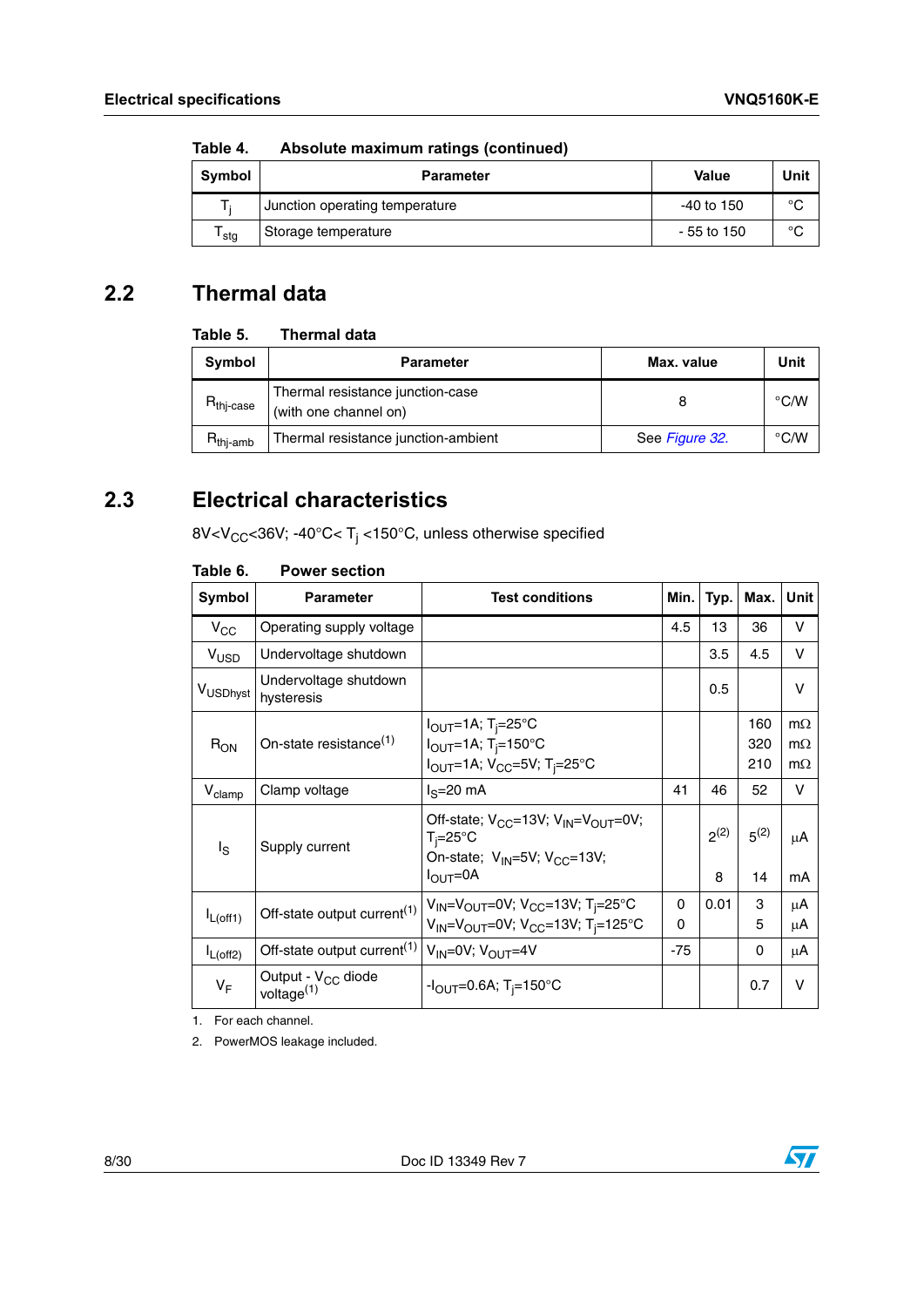| .                                  | omwuud Lacc                                         | .<br>$\sim$ $\sim$ $\prime$      |  |                  |      |           |
|------------------------------------|-----------------------------------------------------|----------------------------------|--|------------------|------|-----------|
| Symbol                             | <b>Parameter</b>                                    | Min.<br><b>Test conditions</b>   |  | Typ.             | Max. | Unit      |
| $t_{d(on)}$                        | Turn-on delay time                                  | $R_1 = 13\Omega$ (see Figure 6.) |  | 15               |      | μS        |
| $t_{d(off)}$                       | Turn-off delay time                                 | $R_1 = 13\Omega$ (see Figure 6.) |  | 15               |      | μS        |
| $dV_{\text{OUT}}/dt_{\text{(on)}}$ | Turn-on voltage<br>slope                            | $R_1 = 13\Omega$                 |  | See<br>Figure 6. |      | $V/\mu s$ |
| $dV_{\rm OUT}/dt_{\rm (off)}$      | Turn-off voltage<br>slope                           | $R_1 = 13\Omega$                 |  | See<br>Figure 6. |      | $V/\mu s$ |
| <b>W<sub>ON</sub></b>              | Switching energy<br>losses during t <sub>won</sub>  | $R_1 = 13\Omega$ (see Figure 6.) |  | 0.05             |      | mJ        |
| $W_{OFF}$                          | Switching energy<br>losses during t <sub>woff</sub> | $R_1 = 13\Omega$ (see Figure 6.) |  | 0.03             |      | mJ        |

<span id="page-8-0"></span>Table 7 **Switching (V<sub>CC</sub> = 13V; T<sub>i</sub> = 25°C)** 

### <span id="page-8-1"></span>Table 8. **Status pin (V<sub>SD</sub>=0)**

| Symbol                       | <b>Parameter</b>                | <b>Test conditions</b>                                     | Min | <b>Typ</b> | Max | Unit   |
|------------------------------|---------------------------------|------------------------------------------------------------|-----|------------|-----|--------|
| $\mathsf{V}_{\mathsf{STAT}}$ | Status low output<br>voltage    | $ISTAT= 1.6$ mA, $VSD=0V$                                  |     |            | 0.5 | ν      |
| <b>ILSTAT</b>                | Status leakage current          | Normal operation or $V_{SD} = 5V$ ,<br>$VSTAT = 5V$        |     |            | 10  | μA     |
| $C_{\text{STAT}}$            | Status pin input<br>capacitance | Normal operation or $V_{SD} = 5V$ ,<br>$\rm V_{STAT}$ = 5V |     |            | 100 | pF     |
| $V_{SCL}$                    | Status clamp voltage            | $I_{\text{STAT}}$ = 1mA<br>$ISTAT=-1mA$                    | 5.5 | $-0.7$     | 7   | ν<br>ν |

### <span id="page-8-2"></span>Table 9. **Table 9. Protection(1)**

| Symbol                       | <b>Parameter</b>                                      | <b>Test conditions</b>                                   | Min.                | Typ.         | Max.       | Unit        |
|------------------------------|-------------------------------------------------------|----------------------------------------------------------|---------------------|--------------|------------|-------------|
| <sup>I</sup> limH            | DC Short circuit<br>current                           | $V_{CC} = 13V$<br>$5V$                                   | 3.8                 | 5.4          | 7.5<br>7.5 | A<br>Α      |
| <sup>I</sup> limL            | Short circuit current<br>during thermal cycling       | $V_{CC} = 13V$<br>$T_R < T_i < T_{TSD}$                  |                     | 2            |            | A           |
| T <sub>TSD</sub>             | Shutdown<br>temperature                               |                                                          | 150                 | 175          | 200        | °C          |
| $T_R$                        | Reset temperature                                     |                                                          | $T_{\text{RS}} + 1$ | $T_{RS}$ + 5 |            | $^{\circ}C$ |
| $\mathsf{T}_{\mathsf{RS}}$   | Thermal reset of<br><b>STATUS</b>                     |                                                          | 135                 |              |            | °C          |
| $T_{H YST}$                  | Thermal hysteresis<br>$(T_{\text{TSD}}-T_{\text{R}})$ |                                                          |                     | 7            |            | °C          |
| $t_{\scriptstyle\text{SDL}}$ | Status delay in<br>overload conditions                | T <sub>i</sub> >T <sub>TSD</sub> (See <i>Figure 4.</i> ) |                     |              | 20         | μS          |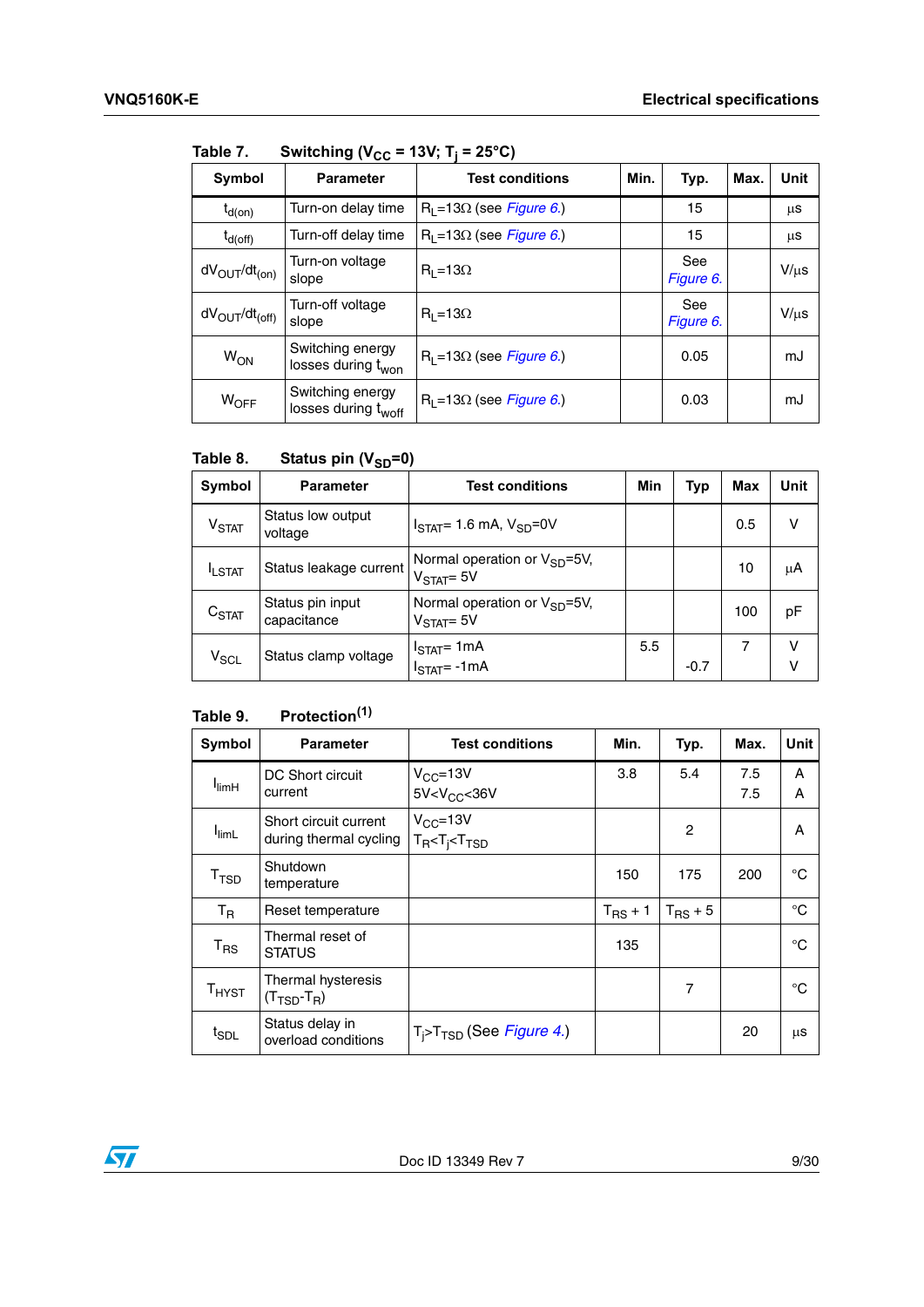| Symbol                        | <b>Parameter</b>                  | <b>Test conditions</b>                                                      | Min.         | Typ.         | Max.         | Unit |
|-------------------------------|-----------------------------------|-----------------------------------------------------------------------------|--------------|--------------|--------------|------|
| $\mathsf{V}_{\mathsf{DEMAG}}$ | Turn-off output voltage<br>clamp  | $I_{\text{OUT}}$ =1A; V <sub>IN</sub> =0; L=20mH                            | $V_{CC}$ -41 | $V_{CC}$ -46 | $V_{CC}$ -52 | v    |
| $V_{ON}$                      | Output voltage drop<br>limitation | $I_{\text{OUT}}=0.03A$ (see Figure 5.)<br>$T_i = -40^{\circ}C+150^{\circ}C$ |              | 25           |              | mV   |

**Table 9. Protection(1) (continued)**

1. To ensure long term reliability under heavy overload or short circuit conditions, protection and related diagnostic signals must be used together with a proper software strategy. If the device is subjected to abnormal conditions, this software must limit the duration and number of activation cycles

<span id="page-9-0"></span>

| Symbol              | <b>Parameter</b>                                                                        | <b>Test conditions</b>                                        | Min            | Typ                         | Max              | Unit |
|---------------------|-----------------------------------------------------------------------------------------|---------------------------------------------------------------|----------------|-----------------------------|------------------|------|
| $I_{OL}$            | Open-load on-state<br>detection threshold                                               | $V_{IN}$ = 5V, 8V <v<sub>CC&lt;18V</v<sub>                    | 10             | See<br><b>Figure</b><br>18. | 40               | mA   |
| IDOL(on)            | Open-load on-state<br>detection delay                                                   | $I_{\text{OUT}} = 0A, V_{\text{CC}} = 13V$<br>(See Figure 4.) |                |                             | 200              | μS   |
| <sup>t</sup> POL    | Delay between INPUT<br>falling edge and<br>STATUS rising edge in<br>Open-load condition | $I_{OUT} = 0A$ (See Figure 4.)                                | 200            | 500                         | 1000             | μS   |
| $V_{OL}$            | Open-load OFF-state<br>voltage detection<br>threshold                                   | $V_{IN}$ = 0V, 8V <v<sub>CC&lt;16V</v<sub>                    | $\overline{c}$ | See<br><b>Figure</b><br>19. | 4                | v    |
| <sup>t</sup> DSTKON | Output short circuit to<br>$V_{cc}$ detection delay at<br>turn-off                      | (See <i>Figure 4.</i> )                                       | 180            |                             | t <sub>POL</sub> | μS   |

### <span id="page-9-1"></span>Table 11. **Logic input**

| Symbol          | <b>Parameter</b>               | <b>Test conditions</b>             | Min. | Typ.   | Max. | Unit        |
|-----------------|--------------------------------|------------------------------------|------|--------|------|-------------|
| $V_{IL}$        | Input low level                |                                    |      |        | 0.9  | v           |
| I <sub>IL</sub> | Low level input current        | $V_{IN} = 0.9V$                    | 1    |        |      | μA          |
| $V_{\text{IH}}$ | Input high level               |                                    | 2.1  |        |      | V           |
| ŀщ              | High level input current       | $V_{IN} = 2.1V$                    |      |        | 10   | μA          |
| $V_{I(hyst)}$   | Input hysteresis voltage       |                                    | 0.25 |        |      | v           |
| $V_{ICL}$       | Input clamp voltage            | $I_{IN}$ = 1 mA<br>$I_{IN} = -1mA$ | 5.5  | $-0.7$ | 7    | v<br>$\vee$ |
| $V_{SDL}$       | STAT_DIS low level<br>voltage  |                                    |      |        | 0.9  | V           |
| $I_{SDL}$       | Low level STAT DIS<br>current  | $V_{SD} = 0.9V$                    | 1    |        |      | μA          |
| $V_{SDH}$       | STAT_DIS high level<br>voltage |                                    | 2.1  |        |      | V           |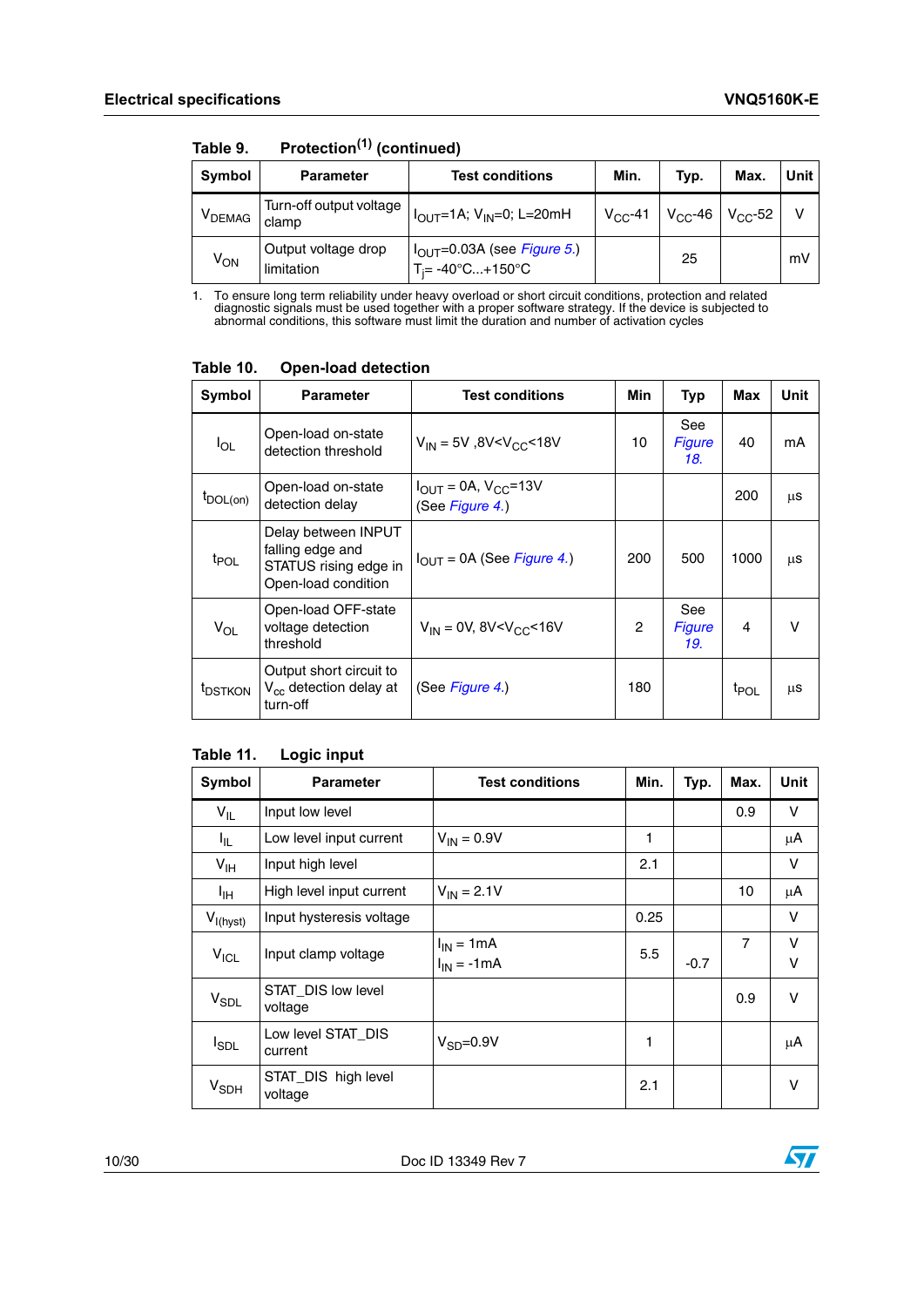| Symbol            | <b>Parameter</b>               | <b>Test conditions</b>                        | Min. | Typ.   | Max. | <b>Unit</b> |
|-------------------|--------------------------------|-----------------------------------------------|------|--------|------|-------------|
| <sup>I</sup> SDH  | High level STAT_DIS<br>current | $V_{SD} = 2.1V$                               |      |        | 10   | μA          |
| $V_{SD(hyst)}$    | STAT_DIS hysteresis<br>voltage |                                               | 0.25 |        |      | v           |
| V <sub>SDCL</sub> | STAT_DIS clamp voltage         | l <sub>SD</sub> =1mA<br>l <sub>SD</sub> =-1mA | 5.5  | $-0.7$ |      | v<br>ν      |

**Table 11. Logic input (continued)**

### <span id="page-10-0"></span>**Figure 4. Status timings**



### <span id="page-10-1"></span>**Figure 5. Output voltage drop limitation**



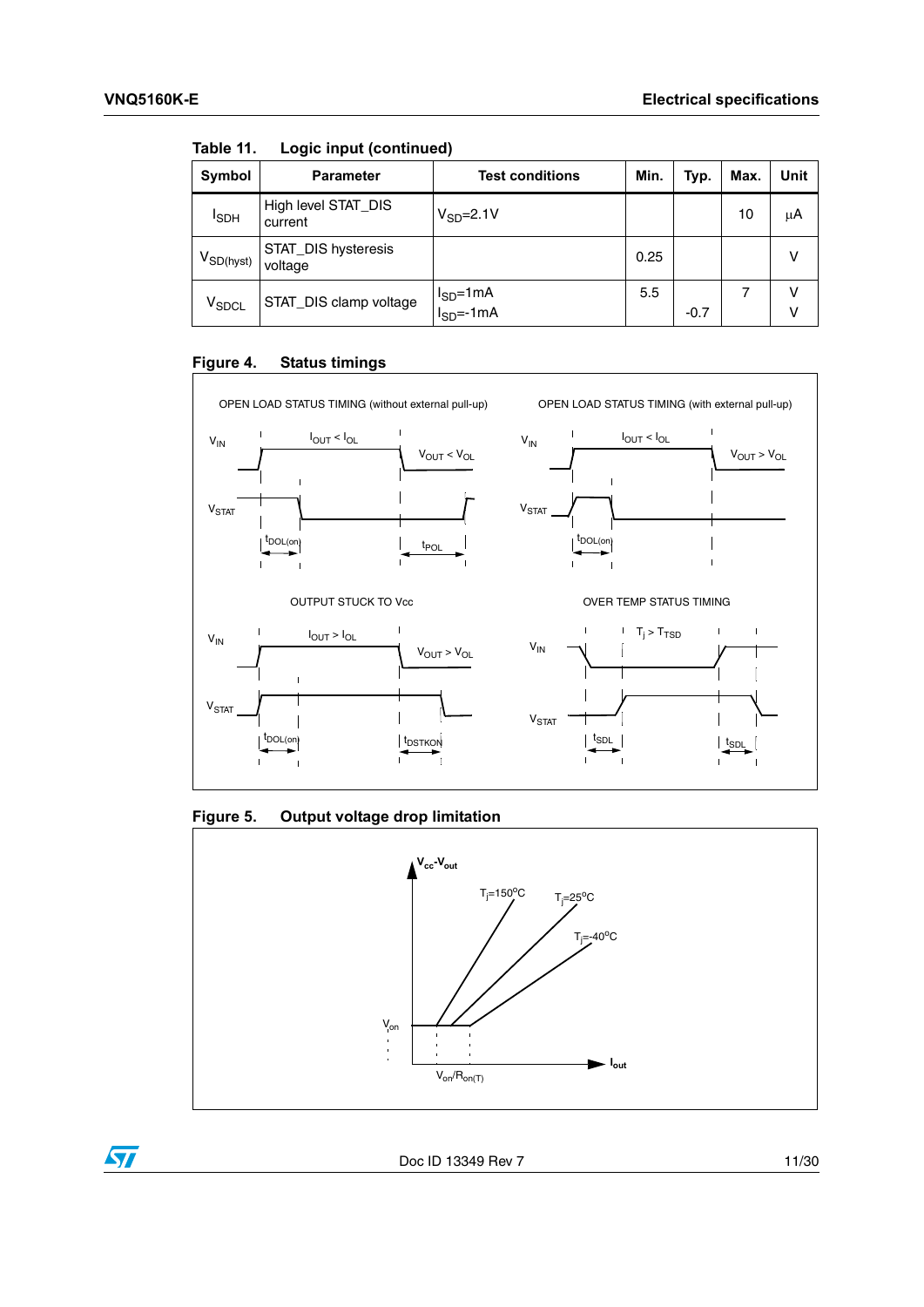<span id="page-11-0"></span>

|  | Table 12. |  | <b>Truth table</b> |  |
|--|-----------|--|--------------------|--|
|--|-----------|--|--------------------|--|

| <b>Conditions</b>                | <b>INPUTn</b> | <b>OUTPUTn</b> | STATUSn $(V_{SD} = 0V)^{(1)}$ |
|----------------------------------|---------------|----------------|-------------------------------|
| Normal operation                 | н             | н              | н<br>н                        |
|                                  |               |                |                               |
| <b>Current limitation</b>        |               |                | н                             |
|                                  | н             | X              | н                             |
| Overtemperature                  |               |                | H                             |
|                                  | н             |                |                               |
| Undervoltage                     |               |                | X                             |
|                                  | н             |                | x                             |
| Output voltage > $V_{OL}$        |               | H              | $\lfloor (2) \rfloor$         |
|                                  | н             | н              | н                             |
| Output current $< I_{\text{OL}}$ |               |                | H <sup>(3)</sup>              |
|                                  | н             | н              |                               |

1. If the  $V_{SD}$  is high, the STATUS pin is in a high impedance.

2. The STATUS pin is low with a delay equal to  $t_{\text{DSTKON}}$  after INPUT falling edge.

3. The STATUS pin becomes high with a delay equal to  $t_{POL}$  after INPUT falling edge.

### <span id="page-11-1"></span>**Figure 6. Switching characteristics**



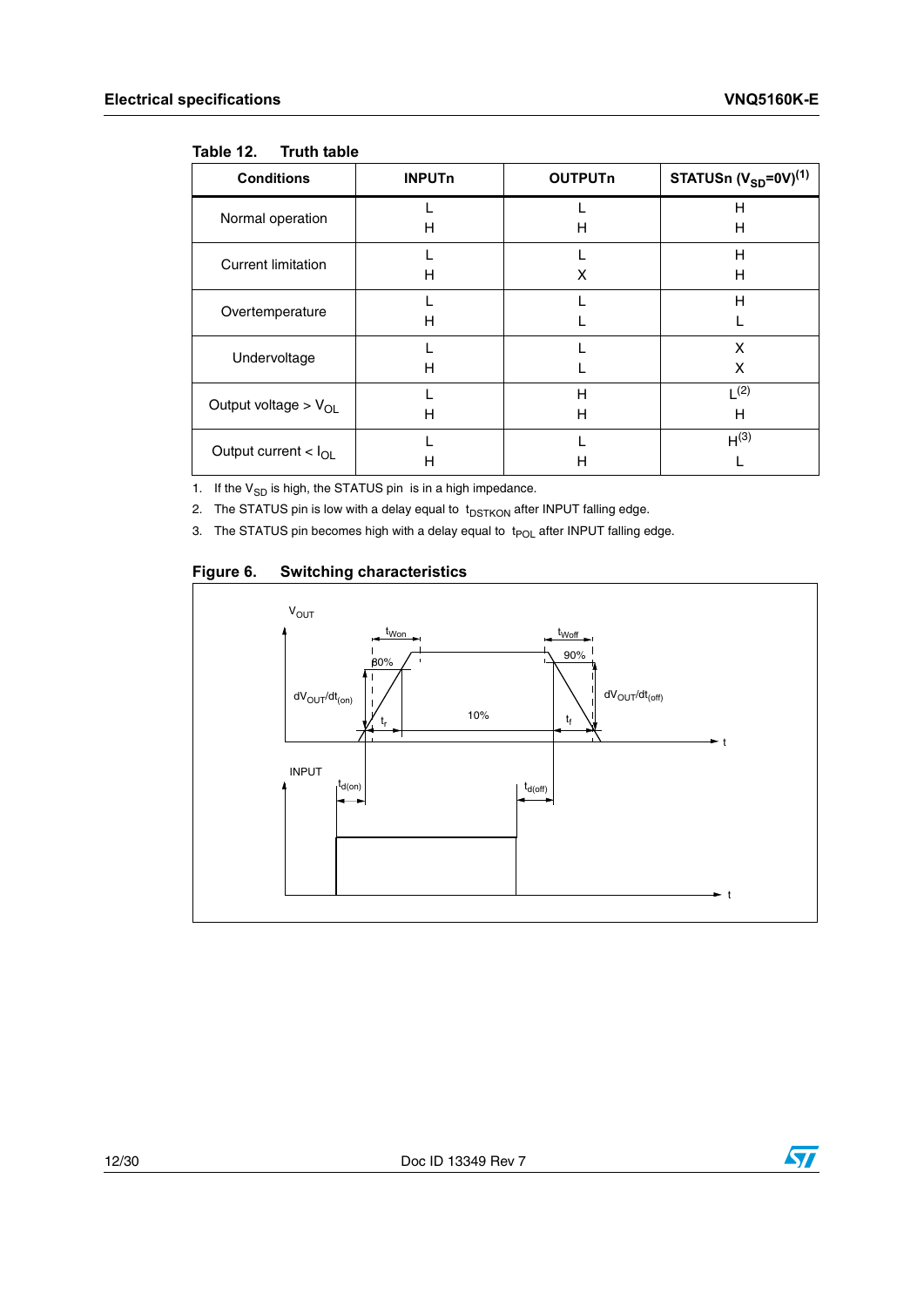| IUNIV IV.<br>Liven iour munorum requiremento (part no) |                            |         |                         |                          |                |                          |  |
|--------------------------------------------------------|----------------------------|---------|-------------------------|--------------------------|----------------|--------------------------|--|
| ISO 7637-2:<br>2004(E)                                 | Test levels <sup>(1)</sup> |         | Number of               | <b>Burst cycle/pulse</b> |                | Delays and               |  |
| <b>Test pulse</b>                                      | Ш                          | IV      | pulses or<br>test times | repetition time          |                | Impedance                |  |
| 1                                                      | $-75V$                     | $-100V$ | 5000<br>pulses          | 0.5s                     | 5 <sub>s</sub> | 2 ms, 10 $\Omega$        |  |
| 2a                                                     | $+37V$                     | $+50V$  | 5000<br>pulses          | 0.2 s                    | 5 <sub>s</sub> | 50 $\mu$ s, 2 $\Omega$   |  |
| За                                                     | $-100V$                    | $-150V$ | 1h                      | 90 ms                    | $100$ ms       | 0.1 $\mu$ s, 50 $\Omega$ |  |
| 3b                                                     | $+75V$                     | $+100V$ | 1h                      | 90 ms                    | $100$ ms       | 0.1 $\mu$ s, 50 $\Omega$ |  |
| 4                                                      | $-6V$                      | $-7V$   | 1 pulse                 |                          |                | 100 ms, 0.01 $\Omega$    |  |
| $5b^{(1)}$                                             | $+65V$                     | $+87V$  | 1 pulse                 |                          |                | 400 ms, $2 \Omega$       |  |

<span id="page-12-0"></span>Table 13 **Flectrical transient requirements (part 1/3)** 

1. Valid in case of external load dump clamp: 40V maximum referred to ground.

### <span id="page-12-1"></span>Table 14. **Electrical transient requirements (part 2/3)**

| ISO 7637-2:<br>2004(E) | Test level results <sup>(1)</sup> |    |  |  |  |
|------------------------|-----------------------------------|----|--|--|--|
| <b>Test pulse</b>      | $\mathbf{III}$                    | IV |  |  |  |
|                        | C                                 | C. |  |  |  |
| 2a                     | C                                 | C  |  |  |  |
| 3a                     | C                                 | C. |  |  |  |
| 3b                     | $\Omega$                          | C. |  |  |  |
| 4                      | C                                 | C. |  |  |  |
| $5b^{(2)}$             | ⌒                                 | C  |  |  |  |

1. The above test levels must be considered referred to Vcc = 13.5V except for pulse 5b

2. Valid in case of external load dump clamp: 40V maximum referred to ground.

<span id="page-12-2"></span>

| Table 15. |  |  | Electrical transient requirements (part 3/3) |  |
|-----------|--|--|----------------------------------------------|--|
|-----------|--|--|----------------------------------------------|--|

| <b>Class</b> | <b>Contents</b>                                                                                                                                                             |
|--------------|-----------------------------------------------------------------------------------------------------------------------------------------------------------------------------|
| C.           | All functions of the device are performed as designed after exposure to disturbance.                                                                                        |
| Е            | One or more functions of the device are not performed as designed after exposure to<br>disturbance and cannot be returned to proper operation without replacing the device. |

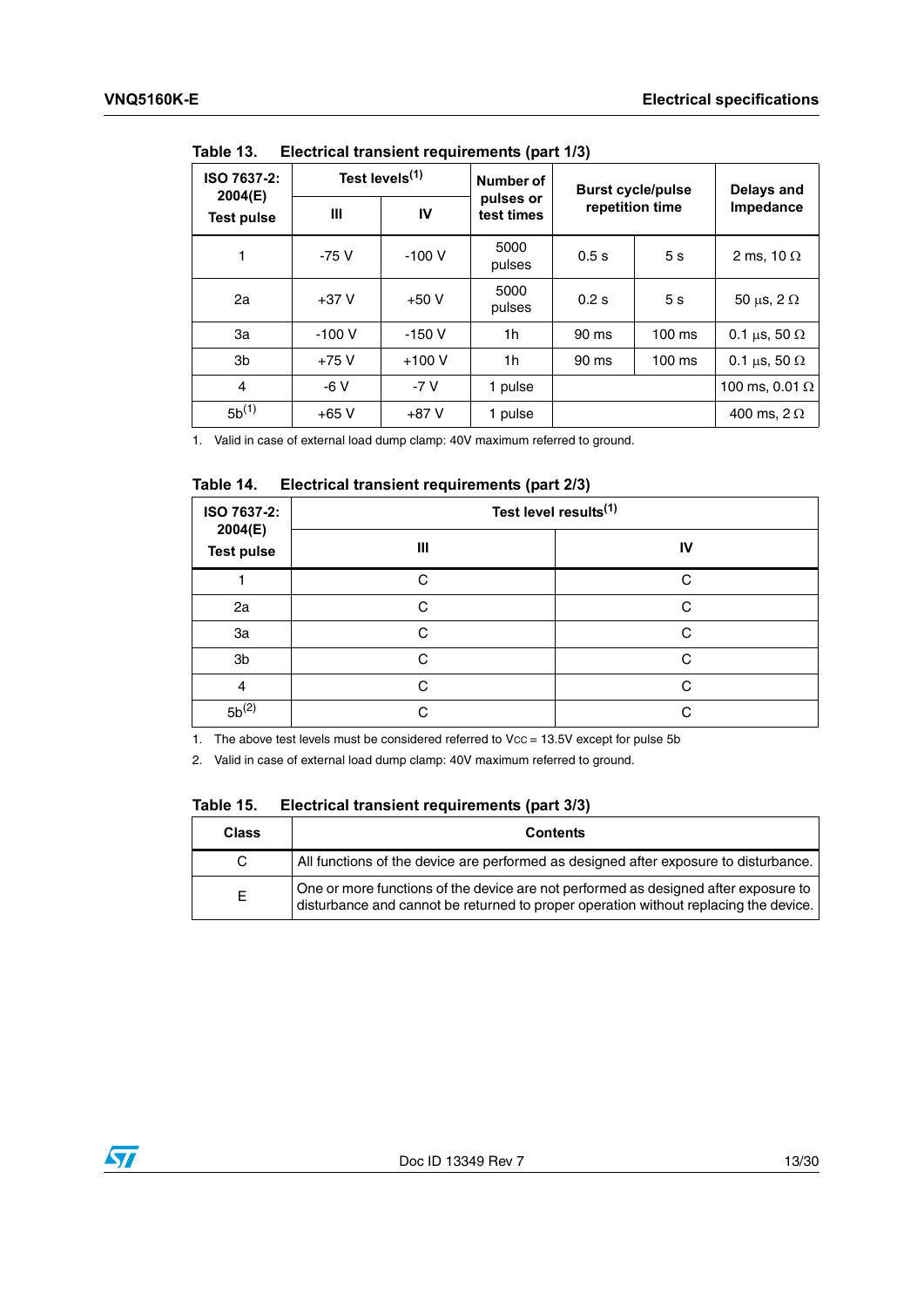## <span id="page-13-0"></span>**2.4 Electrical characteristics curves**

<span id="page-13-1"></span>

<span id="page-13-2"></span>

<span id="page-13-3"></span>

<span id="page-13-4"></span>





<span id="page-13-5"></span>

<span id="page-13-6"></span>

14/30 Doc ID 13349 Rev 7

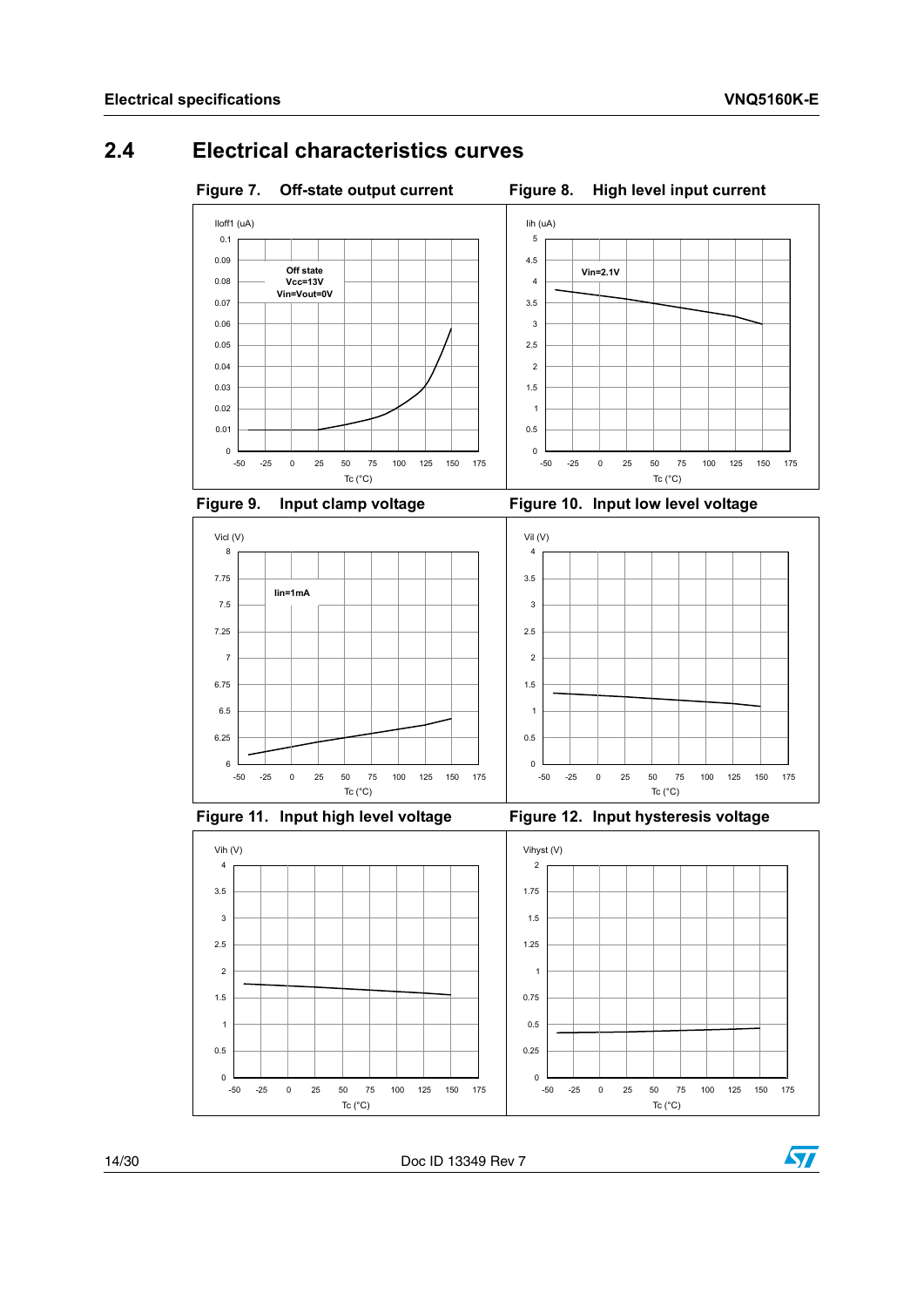

<span id="page-14-0"></span>**Figure 13. Status low output voltage Figure 14. Status leakage current**

<span id="page-14-1"></span>

<span id="page-14-2"></span>**Figure 15. On-state resistance vs T<sub>case</sub> Figure 16. On-state resistance vs V<sub>CC</sub>** 

<span id="page-14-3"></span>





<span id="page-14-5"></span><span id="page-14-4"></span>Figure 17. Status clamp voltage Figure 18. Open-load on-state detection **threshold**



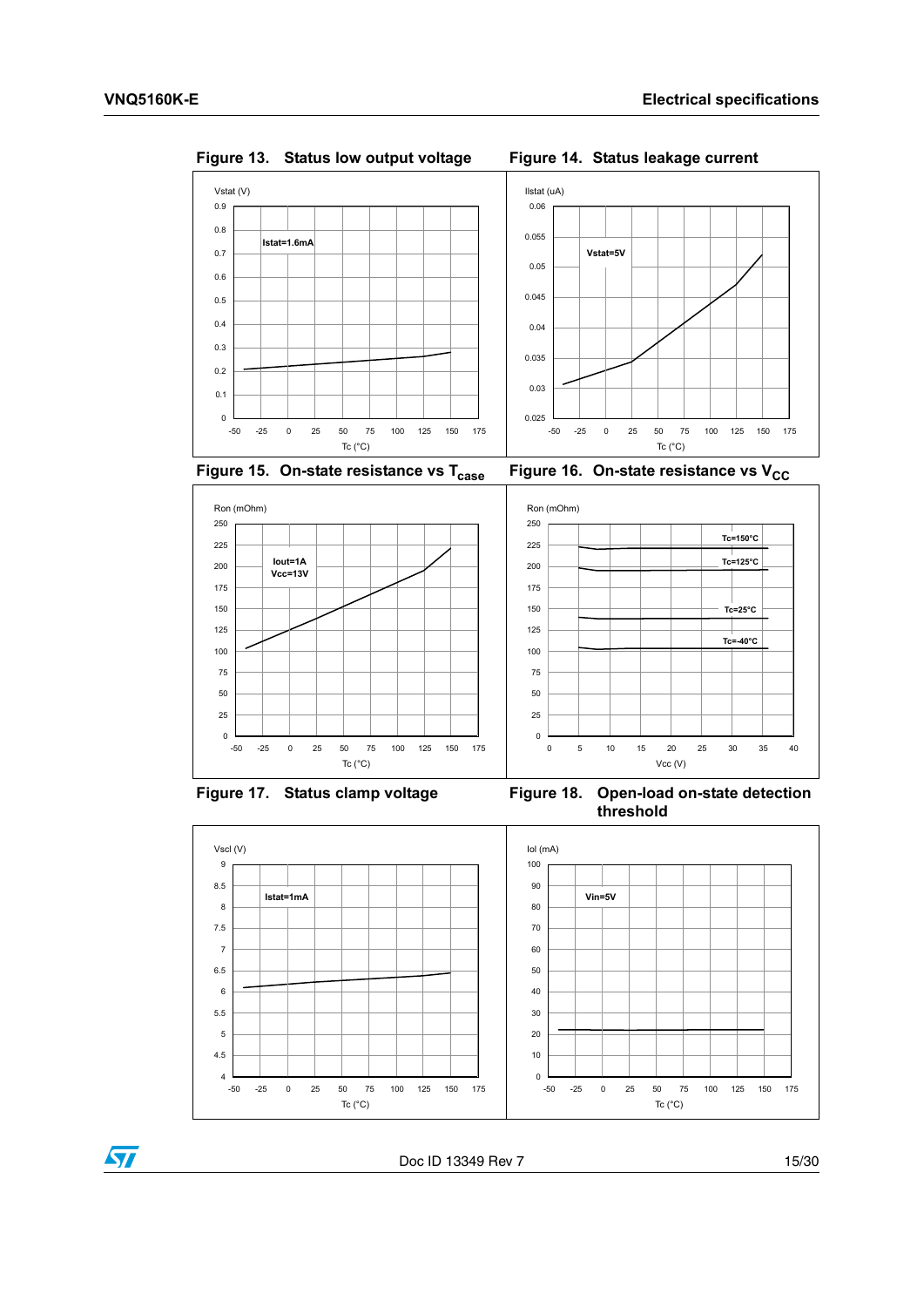<span id="page-15-4"></span><span id="page-15-2"></span>

### <span id="page-15-5"></span><span id="page-15-3"></span><span id="page-15-1"></span><span id="page-15-0"></span>**Figure 19. Open-load off-state voltage detection threshold Figure 20. Undervoltage shutdown**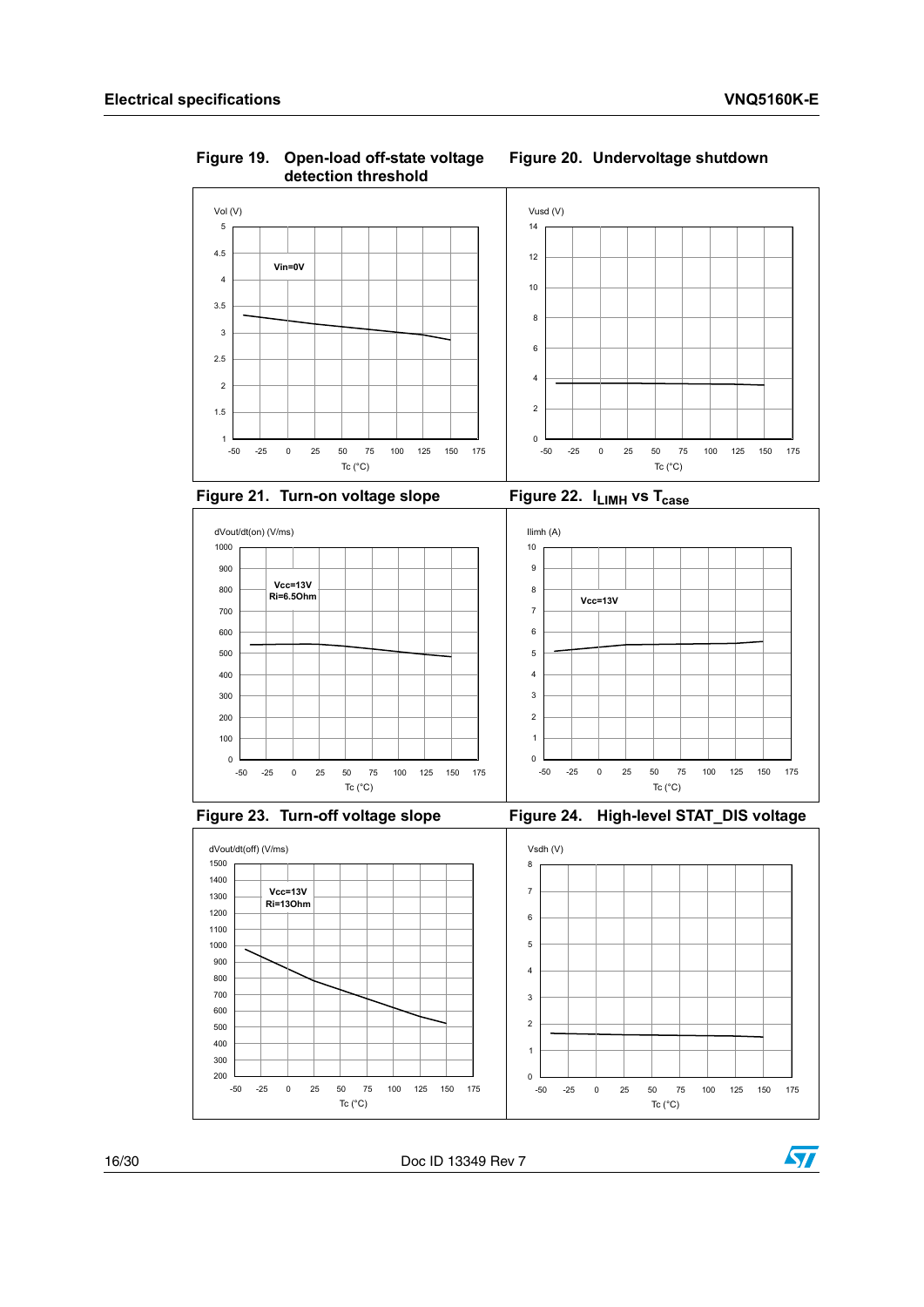

<span id="page-16-1"></span>

<span id="page-16-0"></span>

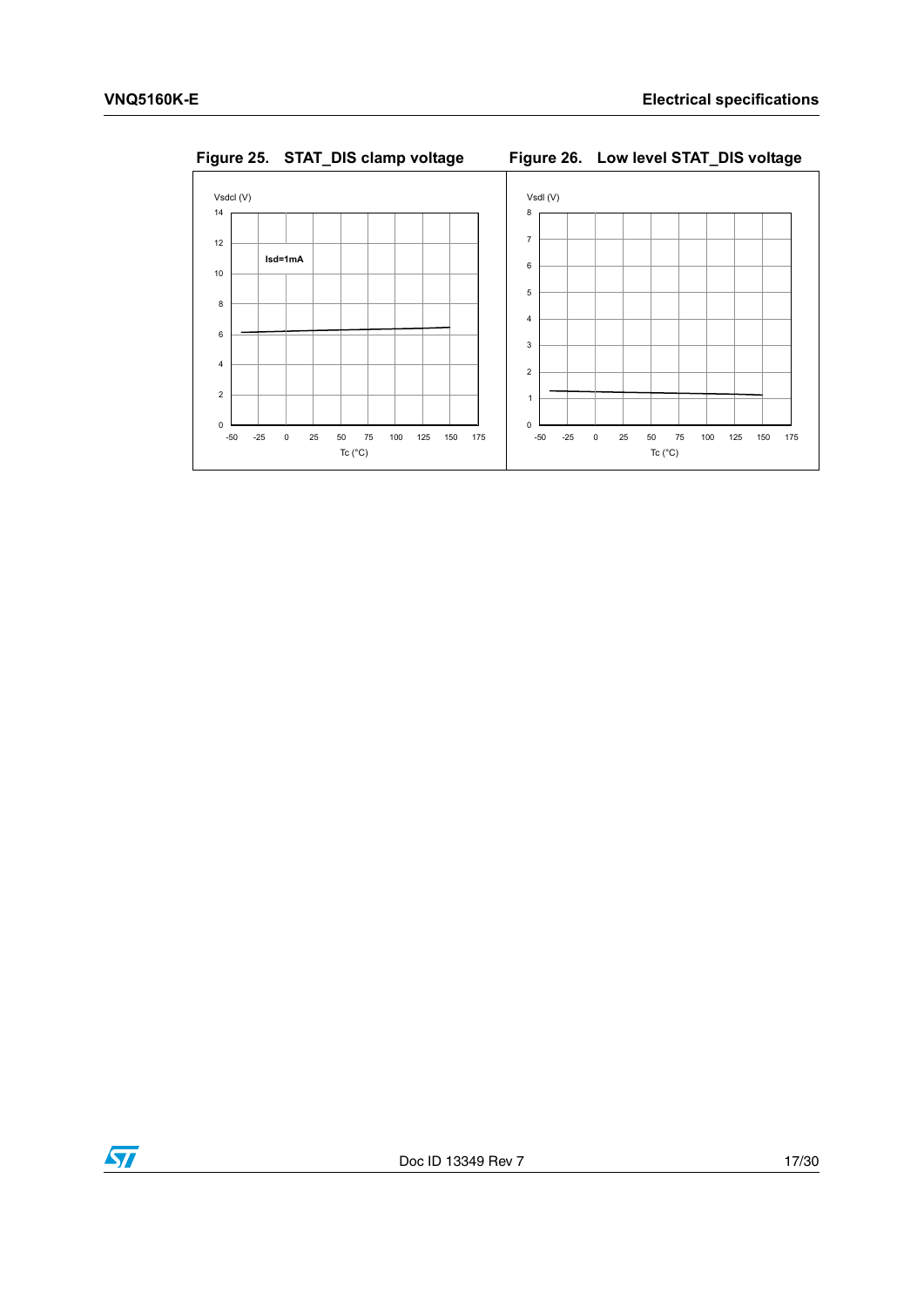# <span id="page-17-1"></span>**3 Application information**

<span id="page-17-0"></span>

### <span id="page-17-4"></span>**Figure 27. Application schematic**

*Note: Channels 2, 3 and 4 have the same internal circuit as channel 1.*

## <span id="page-17-2"></span>**3.1 GND protection network against reverse battery**

### <span id="page-17-3"></span>**3.1.1** Solution 1: resistor in the ground line (R<sub>GND</sub> only).

This solution can be used with any type of load.

The following is an indication on how to dimension the  $R_{GND}$  resistor.

- 1.  $R_{GND} \leq 600$  mV / ( $I_{S(on)max}$ ).
- 2.  $R_{GND} \geq (-V_{CC}) / (-I_{GND})$

where  $-I<sub>GND</sub>$  is the DC reverse ground pin current and can be found in the absolute maximum rating section of the device datasheet.

Power dissipation in  $R_{GND}$  (when  $V_{CC}$ <0: during reverse battery situations) is:

 $P_D$ = (- $V_{CC}$ )<sup>2</sup>/R<sub>GND</sub>

This resistor can be shared amongst several different HSDs. Please note that the value of this resistor should be calculated with formula (1) where  $I_{S(on)max}$  becomes the sum of the maximum on-state currents of the different devices.

Please note that if the microprocessor ground is not shared by the device ground then the  $R_{GND}$  will produce a shift  $(I_{S(on)max} * R_{GND})$  in the input thresholds and the status output values. This shift will vary depending on how many devices are ON in the case of several high side drivers sharing the same  $R_{GND}$ .

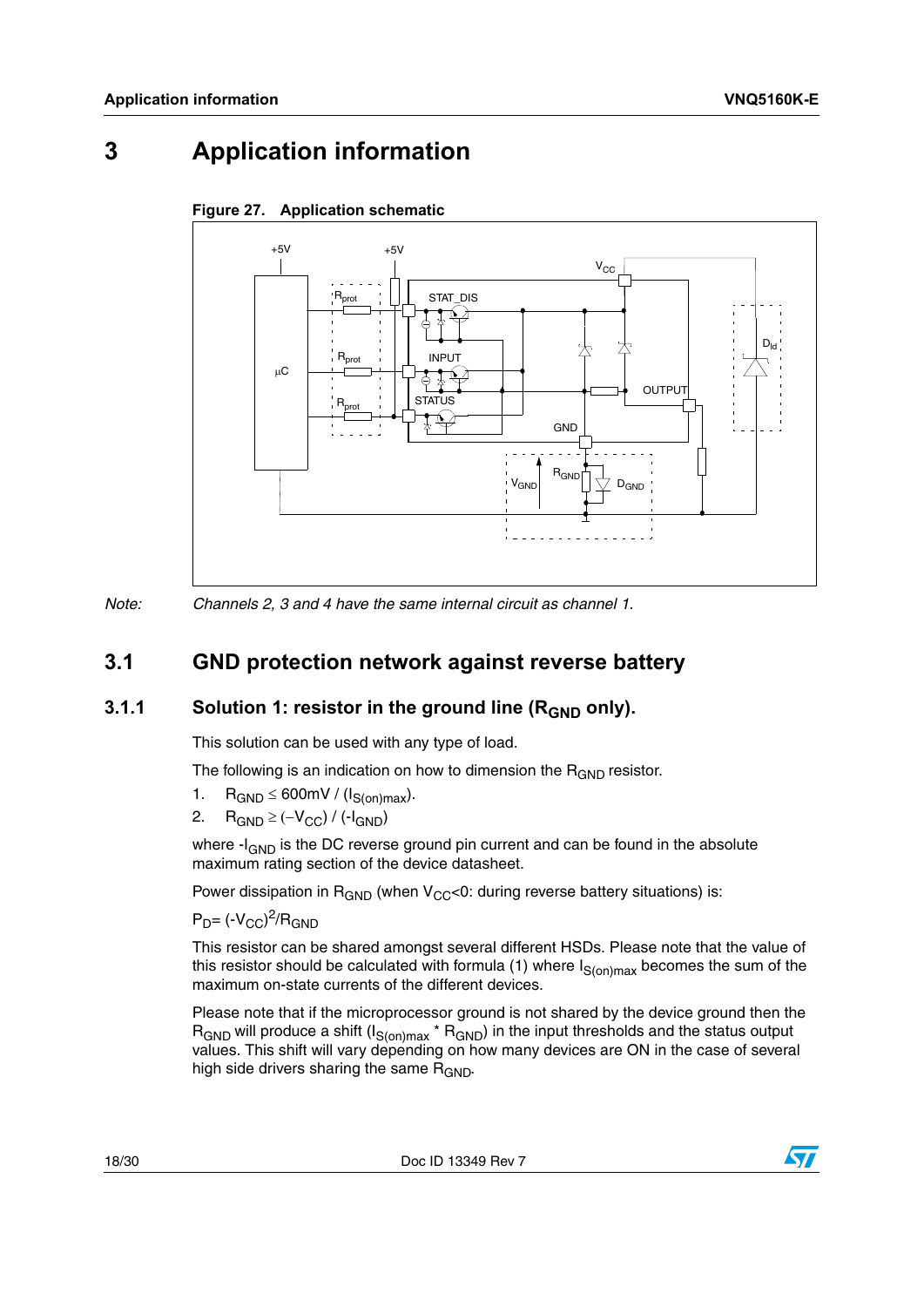If the calculated power dissipation leads to a large resistor or several devices have to share the same resistor then ST suggests that Solution 2 is used(see below).

### <span id="page-18-0"></span>**3.1.2** Solution 2: a diode (D<sub>GND</sub>) in the ground line.

A resistor ( $R_{GND}=1k\Omega$ ) should be inserted in parallel with D<sub>GND</sub> if the device drives an inductive load.

This small signal diode can be safely shared amongst several different HSDs. Also in this case, the presence of the ground network will produce a shift (*~*600mV) in the input threshold and in the status output values if the microprocessor ground is not common with the device ground. This shift will not vary if more than one HSD shares the same diode/resistor network.

### <span id="page-18-1"></span>**3.2 Load dump protection**

 $D_{\text{ld}}$  is necessary (Voltage Transient Suppressor) if the load dump peak voltage exceeds to  $V_{\text{CC}}$  max DC rating. The same applies if the device is subject to transients on the  $V_{\text{CC}}$  line that are greater than the ones shown in the ISO T/R 7637/1 table.

## <span id="page-18-2"></span>**3.3 Microcontroller I/Os protection**

If a ground protection network is used and negative transients are present on the  $V_{CC}$  line, the control pins will be pulled negative. ST suggests the insertion of resistors ( $R<sub>prot</sub>$ ) in the lines to prevent the  $\mu$ C I/Os pins from latching up.

The values of these resistors are a compromise between the leakage current of  $\mu$ C and the current required by the HSD I/Os (input levels compatibility) with the latch-up limit of the  $\mu$ C I/Os.

 $-V_{CCpeak}/I_{\text{lattchuo}} \leq R_{\text{prot}} \leq (V_{\text{OHuc}}-V_{\text{IH}}-V_{\text{GND}}) / I_{\text{IHmax}}$ 

Calculation example:

For  $V_{CCpeak}$  = - 100V and  $I_{\text{latchup}} \geq 20$  mA;  $V_{\text{OH}_{\text{UL}}C} \geq 4.5$ V

 $5k\Omega \leq R_{prot} \leq 65k\Omega$ .

Recommended  $R_{prot}$  value is 10k $\Omega$ .

## <span id="page-18-3"></span>**3.4 Open-load detection in off-state**

Off-state open-load detection requires an external pull-up resistor  $(R_{PI})$  connected between the OUTPUT pin and a positive supply voltage  $(V_{PU})$  like the +5V line used to supply the microprocessor.

The external resistor has to be selected according to the following requirements:

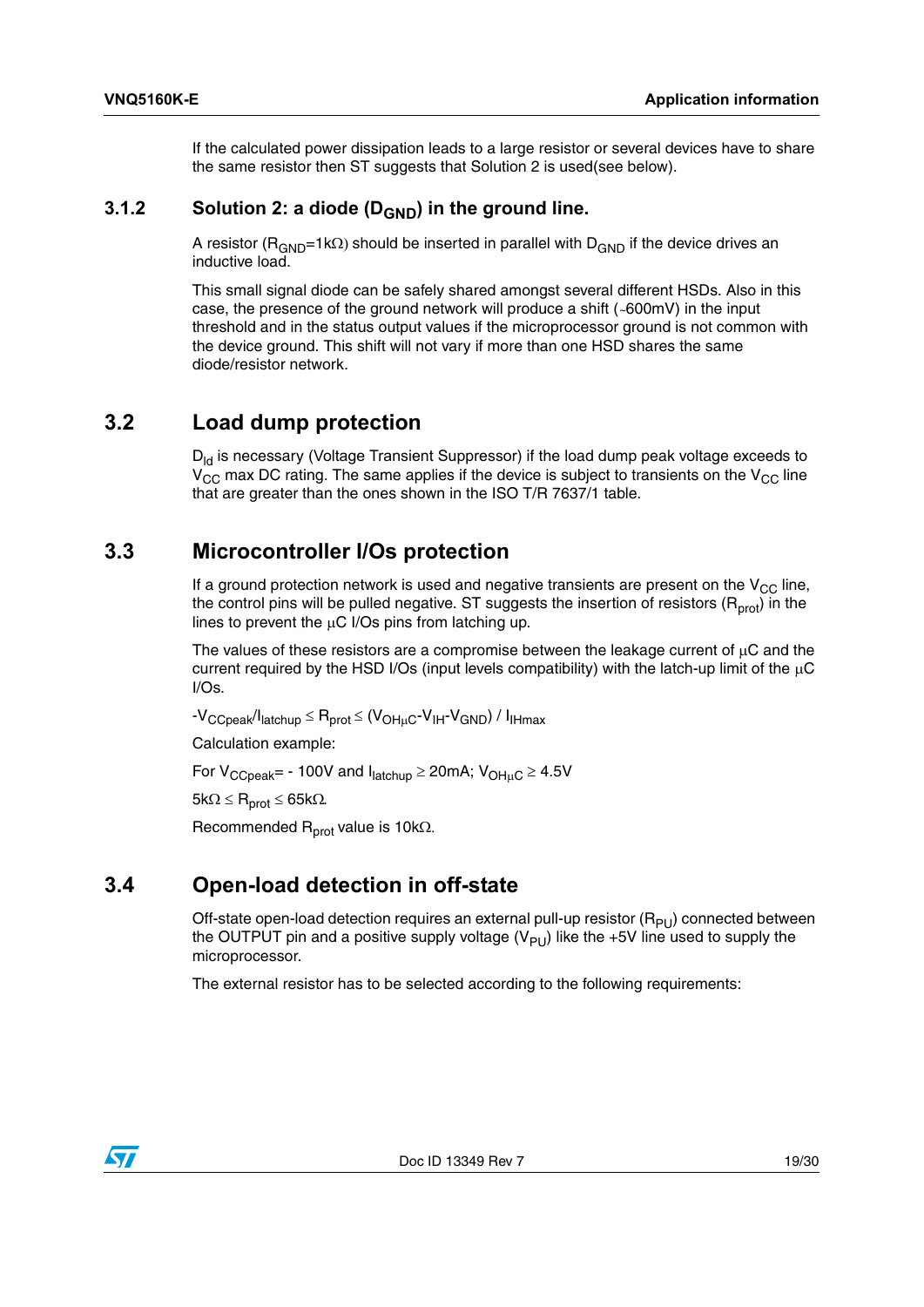- 1. No false open-load indication when load is connected: in this case we have to avoid  $V<sub>OUT</sub>$  to be higher than  $V<sub>Ohmin</sub>$ ; this results in the following condition:  $V_{OUT}=(V_{PU}/(R_L+R_{PU}))R_L < V_{Olmin}$ .
- 2. No misdetection when the load is disconnected: in this case the  $V_{OUT}$  has to be higher than  $V_{OLmax}$ ; this results in the following condition:

 $R_{PU} < (V_{PU} - V_{OLmax})/I_{L(off2)}$ .

Because I<sub>s(OFF)</sub> may significantly increase if V<sub>out</sub> is pulled high (up to several mA), the pullup resistor R<sub>PU</sub> should be connected to a supply that is switched OFF when the module is in standby.

The values of  $V_{OLmin}$ ,  $V_{OLmax}$  and  $I_{L(off2)}$  are available in the Electrical characteristics section.

<span id="page-19-0"></span>



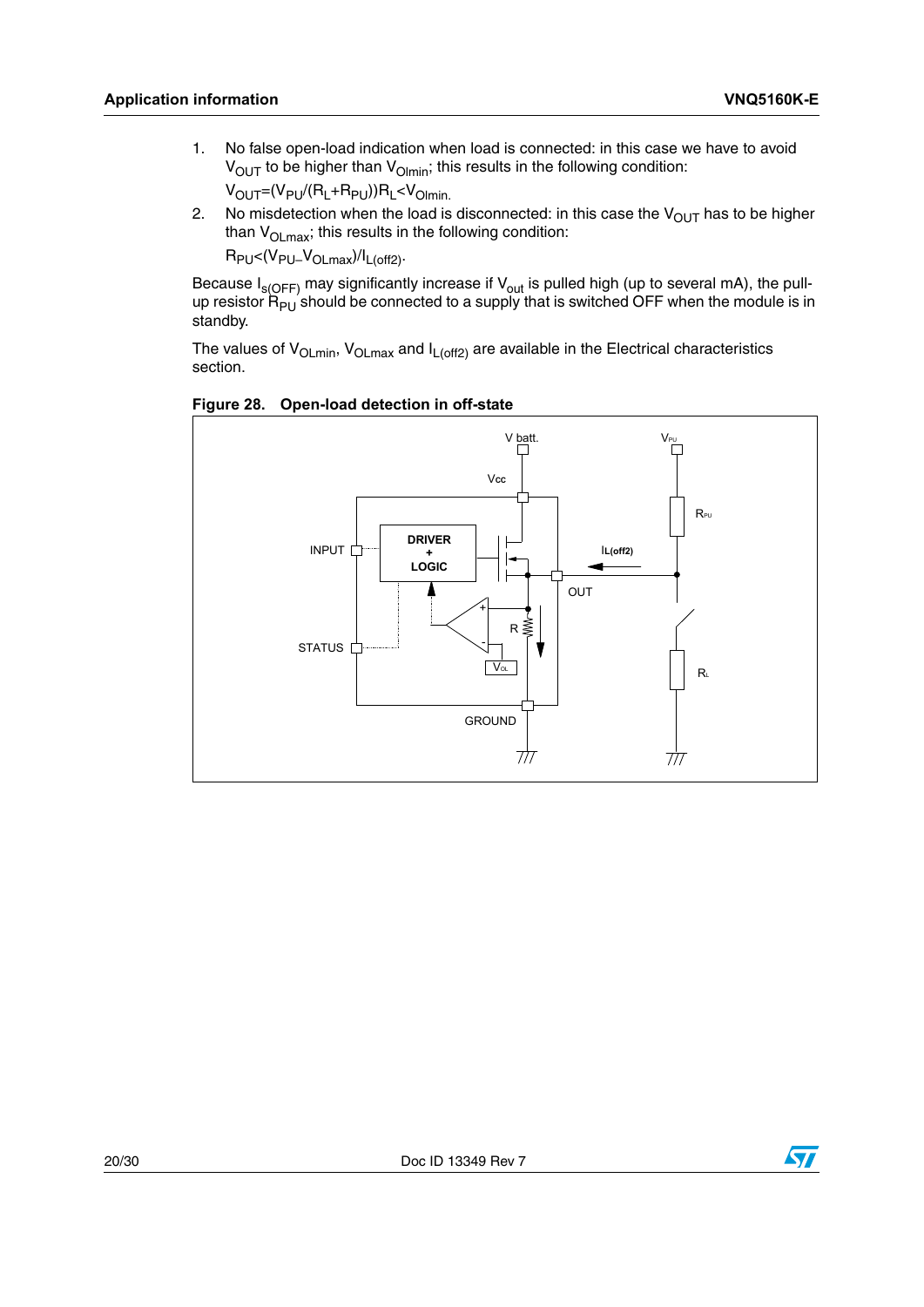<span id="page-20-0"></span>





Doc ID 13349 Rev 7 21/30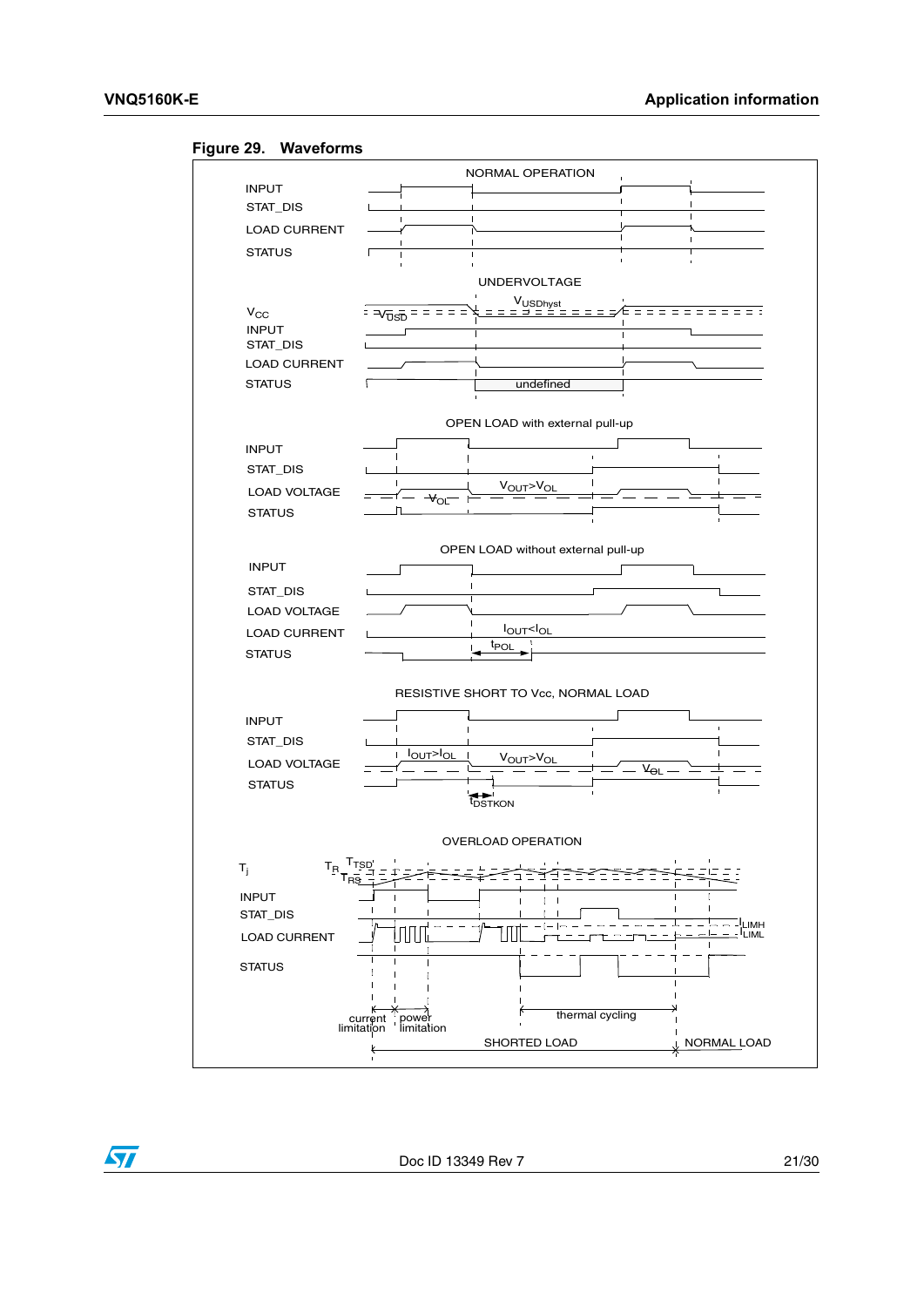# <span id="page-21-0"></span>**3.5** Maximum demagnetization energy ( $V_{CC}$  = 13.5V)



<span id="page-21-1"></span>**Figure 30. Maximum turn-off current versus inductance (for each channel)** 

*Note: Values are generated with*  $R_L = 0$ 

*In case of repetitive pulses, Tjstart (at beginning of each demagnetization) of every pulse must not exceed the temperature specified above for curves A and B.*

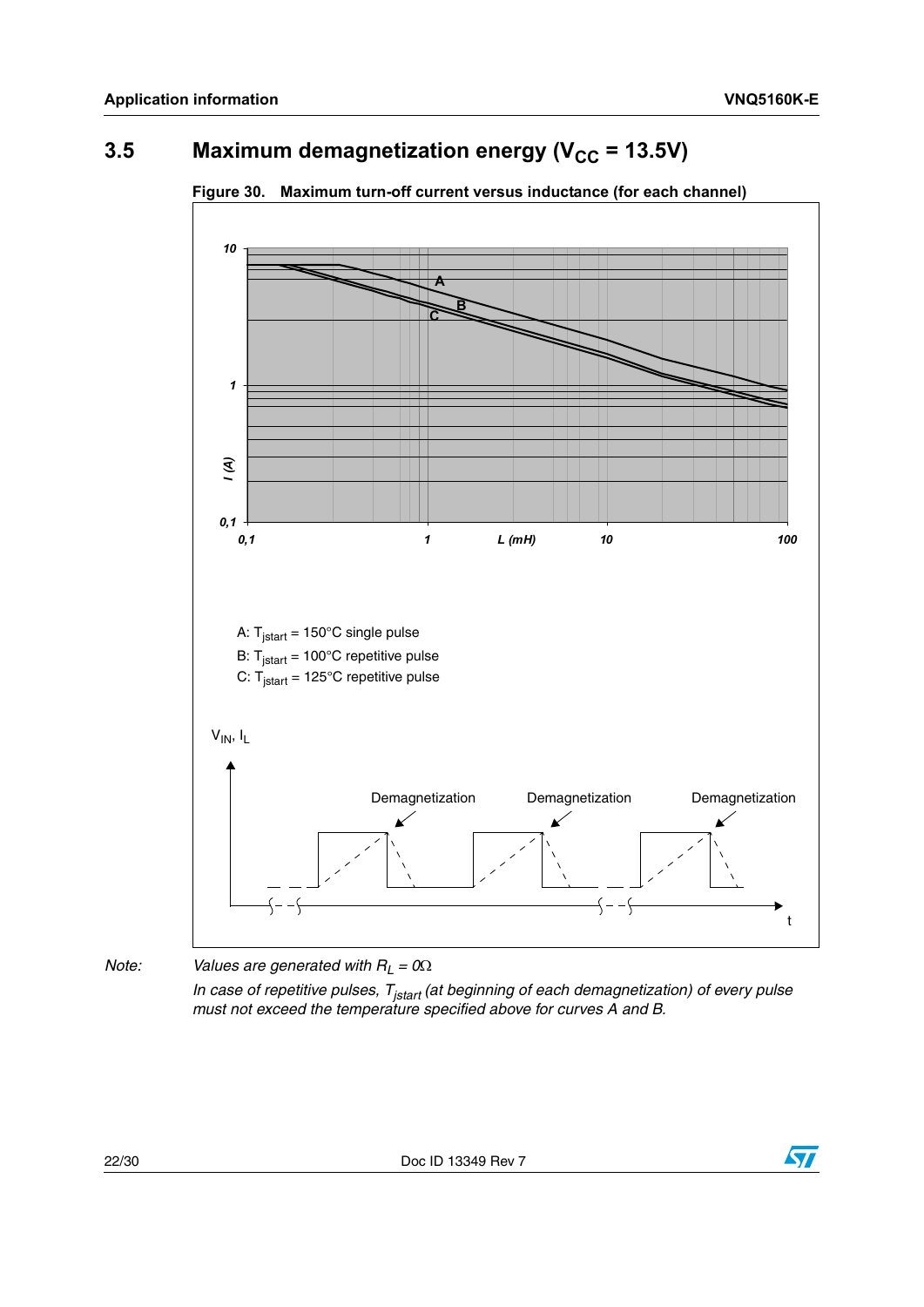# <span id="page-22-0"></span>**4 Package and PC board thermal data**

## <span id="page-22-1"></span>**4.1 PowerSSO-24 thermal data**

### <span id="page-22-2"></span>**Figure 31. PowerSSO-24 PC board**



*Note:* Layout condition of R<sub>th</sub> and Z<sub>th</sub> measurements (PCB: double layer, thermal vias, FR4 *area= 77mm x 86mm, PCB thickness=1.6mm, Cu thickness=70mm (front and back side), copper areas: from minimum pad lay-out to 8cm2).* 

<span id="page-22-3"></span>



 $\sqrt{2}$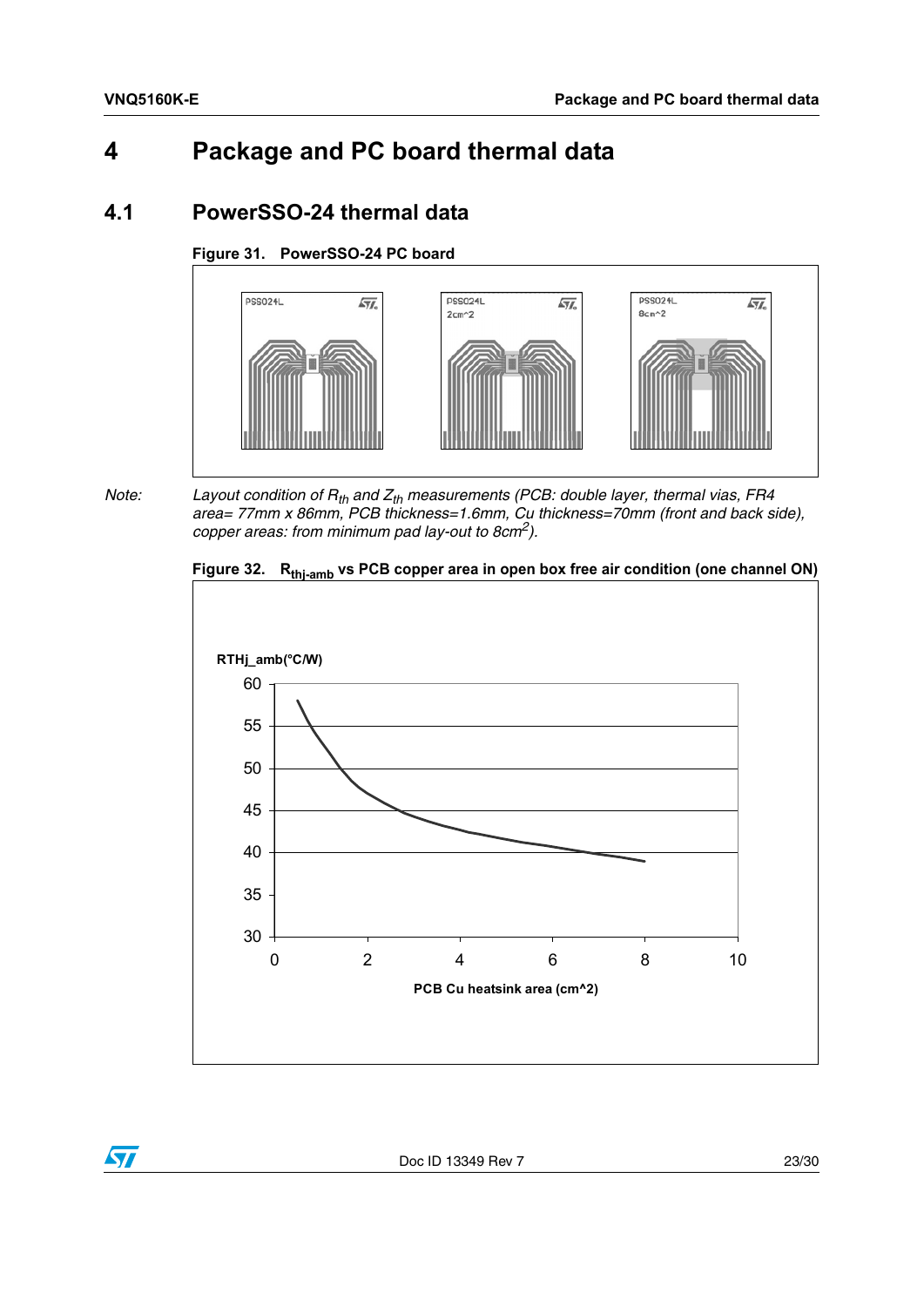<span id="page-23-0"></span>**Figure 33. PowerSSO-24 thermal impedance junction ambient single pulse (one channel on)**



<span id="page-23-1"></span>



<span id="page-23-2"></span>1. The fitting model is a semplified thermal tool and is valid for transient evolutions where the embedded protections (power limitation or thermal cycling during thermal shutdown) are not triggered

24/30 Doc ID 13349 Rev 7

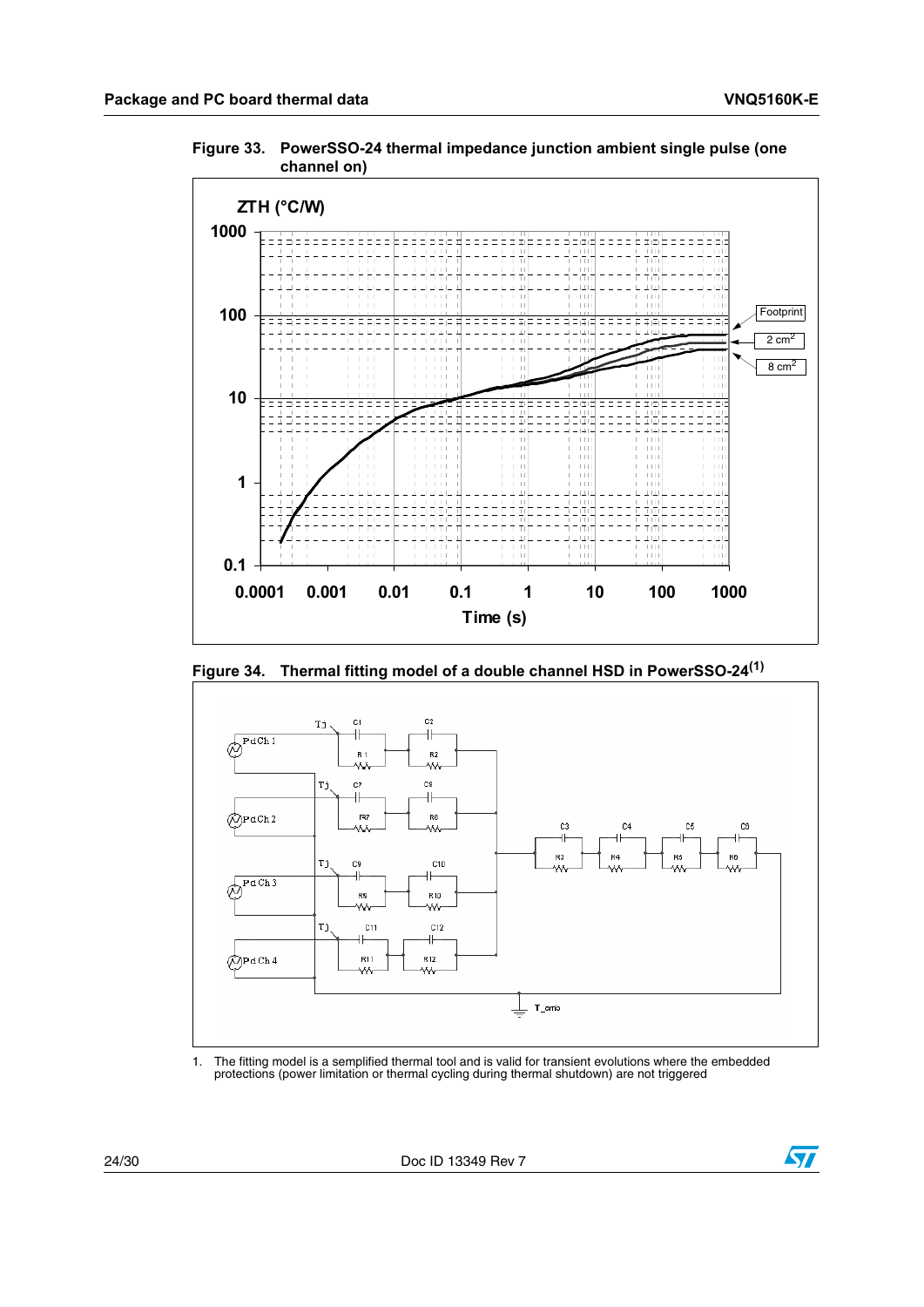### **Equation 1: pulse calculation formula:**

where  $\delta = t_P/T$  $Z_{TH\delta} = R_{TH} \cdot \delta + Z_{THtp}(1 - \delta)$ 

<span id="page-24-0"></span>

| Area/island (cm <sup>2</sup> )    | <b>Footprint</b> | $\mathbf{2}$ | 8  |
|-----------------------------------|------------------|--------------|----|
| $R1 = R7 = R9 = R11$ (°C/W)       | 1.2              |              |    |
| $R2 = R8 = R10 = R12$ (°C/W)      | 6                |              |    |
| R3 (°C/W)                         | 6                |              |    |
| $R4$ (°C/W)                       | 7.7              |              |    |
| R5 (°C/W)                         | 9                | 9            | 8  |
| $R6$ ( $\degree$ C/W)             | 28               | 17           | 10 |
| $C1 = C7 = C9 = C11$ (W.s/°C)     | 0.0008           |              |    |
| $C2 = C8 = C10 = C12$ (W.s/°C)    | 0.0016           |              |    |
| $C3$ (W.s/ $\mathrm{^{\circ}C}$ ) | 0.025            |              |    |
| $C4$ (W.s/ $\mathrm{^{\circ}C}$ ) | 0.75             |              |    |
| $C5$ (W.s/ $\textdegree C$ )      | 1                | 4            | 9  |
| $C6$ (W.s/ $\textdegree C$ )      | 2.2              | 5            | 17 |

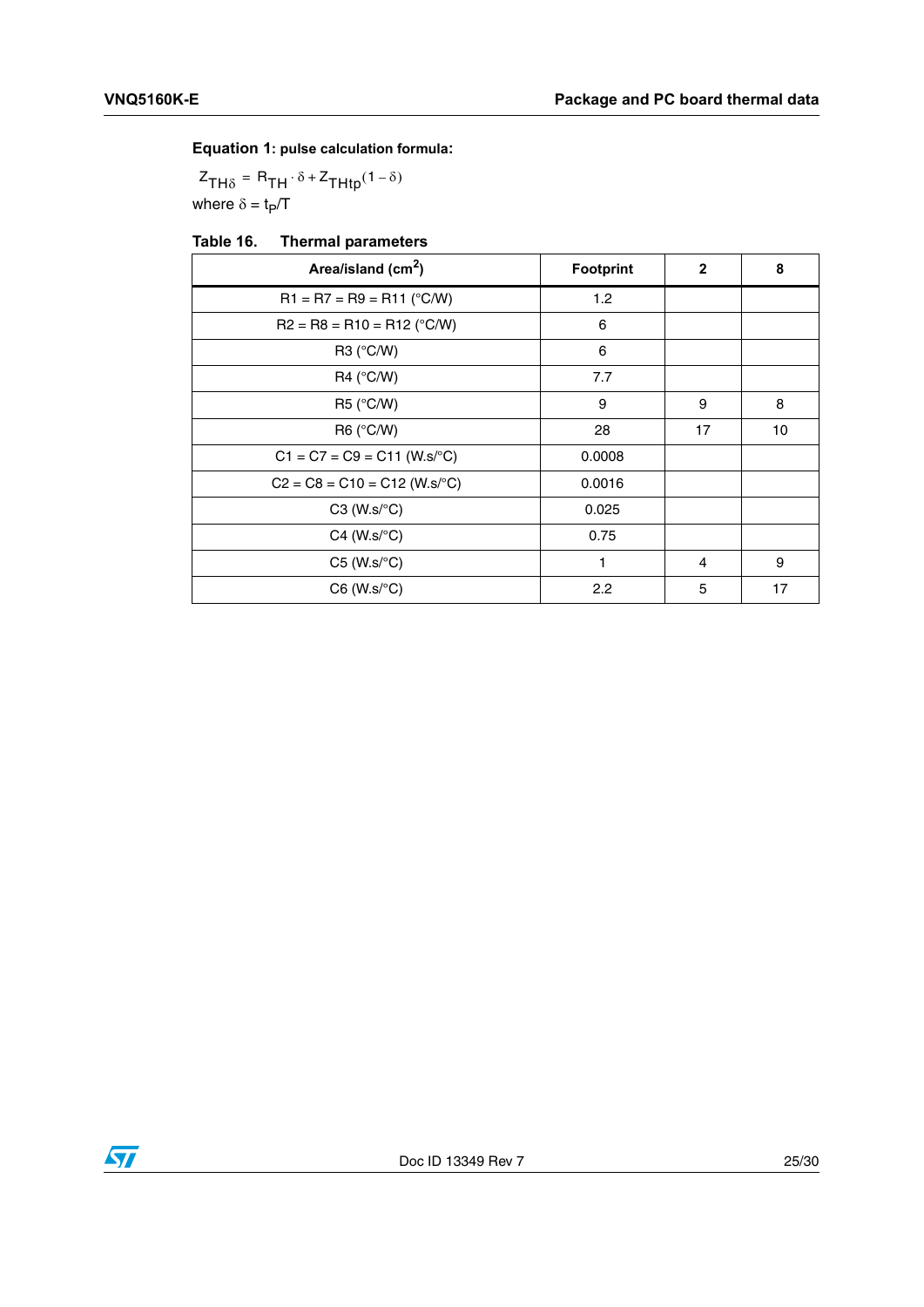# <span id="page-25-0"></span>**5 Package and packing information**

# <span id="page-25-1"></span>**5.1 ECOPACK® packages**

In order to meet environmental requirements, ST offers these devices in different grades of  $ECOPACK^@$  packages, depending on their level of environmental compliance.  $ECOPACK^@$ specifications, grade definitions and product status are available at: www.st.com.

ECOPACK® is an ST trademark.

## <span id="page-25-2"></span>**5.2 PowerSSO-24™ mechanical data**

<span id="page-25-3"></span>



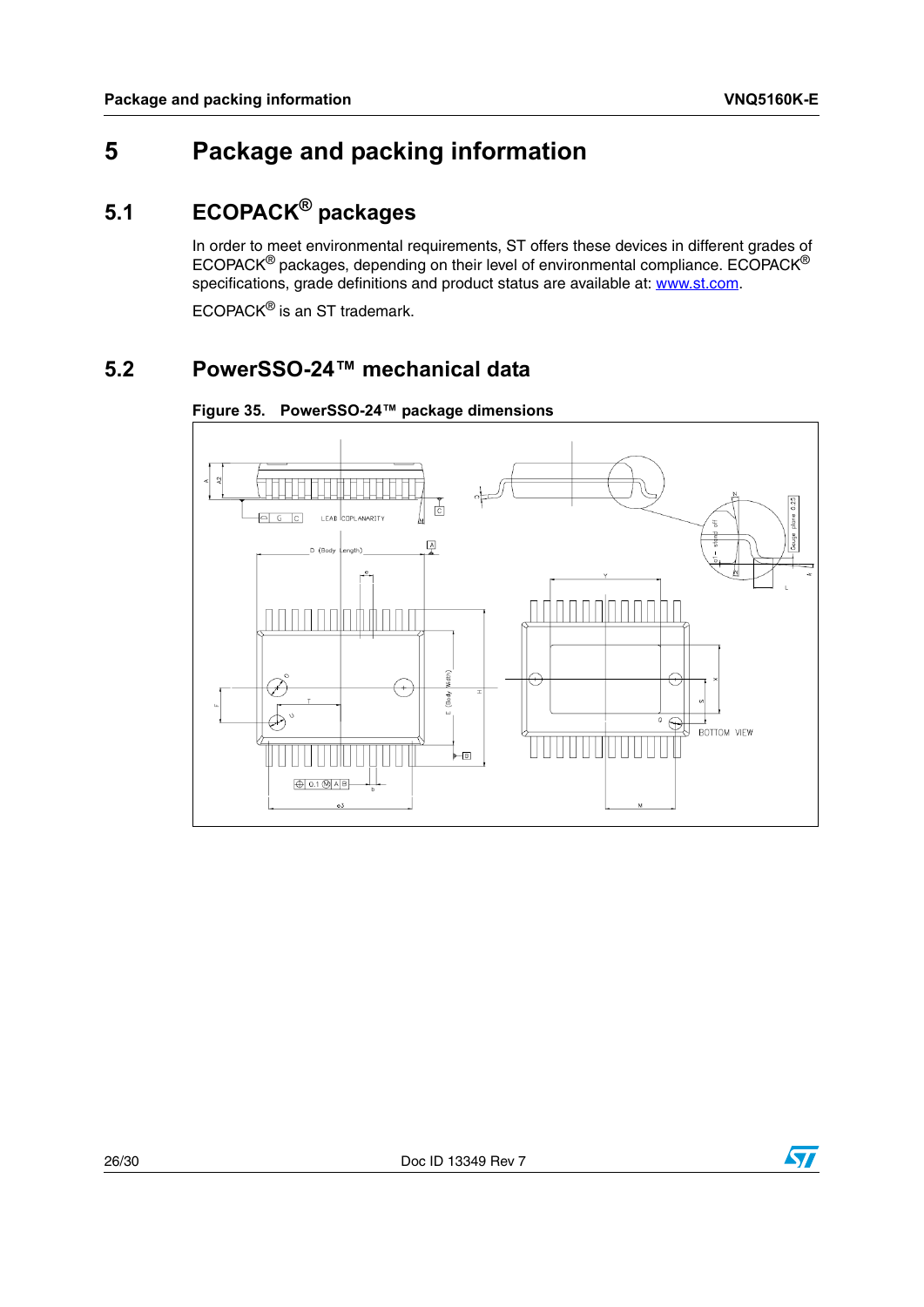| .<br>Symbol                       | , <b>,,,,,,,,,</b> ,,,,<br><b>THOMPHONE</b> AND<br><b>Millimeters</b> |            |              |
|-----------------------------------|-----------------------------------------------------------------------|------------|--------------|
|                                   | Min                                                                   | <b>Typ</b> | Max          |
| $\mathsf A$                       |                                                                       |            | 2.45         |
| A2                                | 2.15                                                                  |            | 2.35         |
| a1                                | $\mathsf{O}\xspace$                                                   |            | 0.1          |
| $\sf b$                           | 0.33                                                                  |            | 0.51         |
| $\mathbf c$                       | 0.23                                                                  |            | 0.32         |
| $\mathsf D$                       | 10.10                                                                 |            | 10.50        |
| $\mathsf E$                       | $7.4$                                                                 |            | $7.6\,$      |
| $\mathsf{e}% _{t}\left( t\right)$ |                                                                       | $0.8\,$    |              |
| e3                                |                                                                       | 8.8        |              |
| $\mathsf F$                       |                                                                       | 2.3        |              |
| ${\bf G}$                         |                                                                       |            | 0.1          |
| $\boldsymbol{\mathsf{H}}$         | 10.1                                                                  |            | 10.5         |
| h                                 |                                                                       |            | 0.4          |
| $\sf k$                           | $\mathbf{0}^\circ$                                                    |            | $8^\circ$    |
| L                                 | 0.55                                                                  |            | 0.85         |
| $\mathsf O$                       |                                                                       | 1.2        |              |
| $\mathsf Q$                       |                                                                       | $0.8\,$    |              |
| $\mathbf S$                       |                                                                       | 2.9        |              |
| $\top$                            |                                                                       | 3.65       |              |
| $\sf U$                           |                                                                       | $1.0\,$    |              |
| ${\sf N}$                         |                                                                       |            | $10^{\circ}$ |
| $\mathsf X$                       | 4.1                                                                   |            | 4.7          |
| Υ                                 | 6.5                                                                   |            | $7.1$        |

<span id="page-26-0"></span>Table 17 **Table 17. PowerSSO-24™ mechanical data**

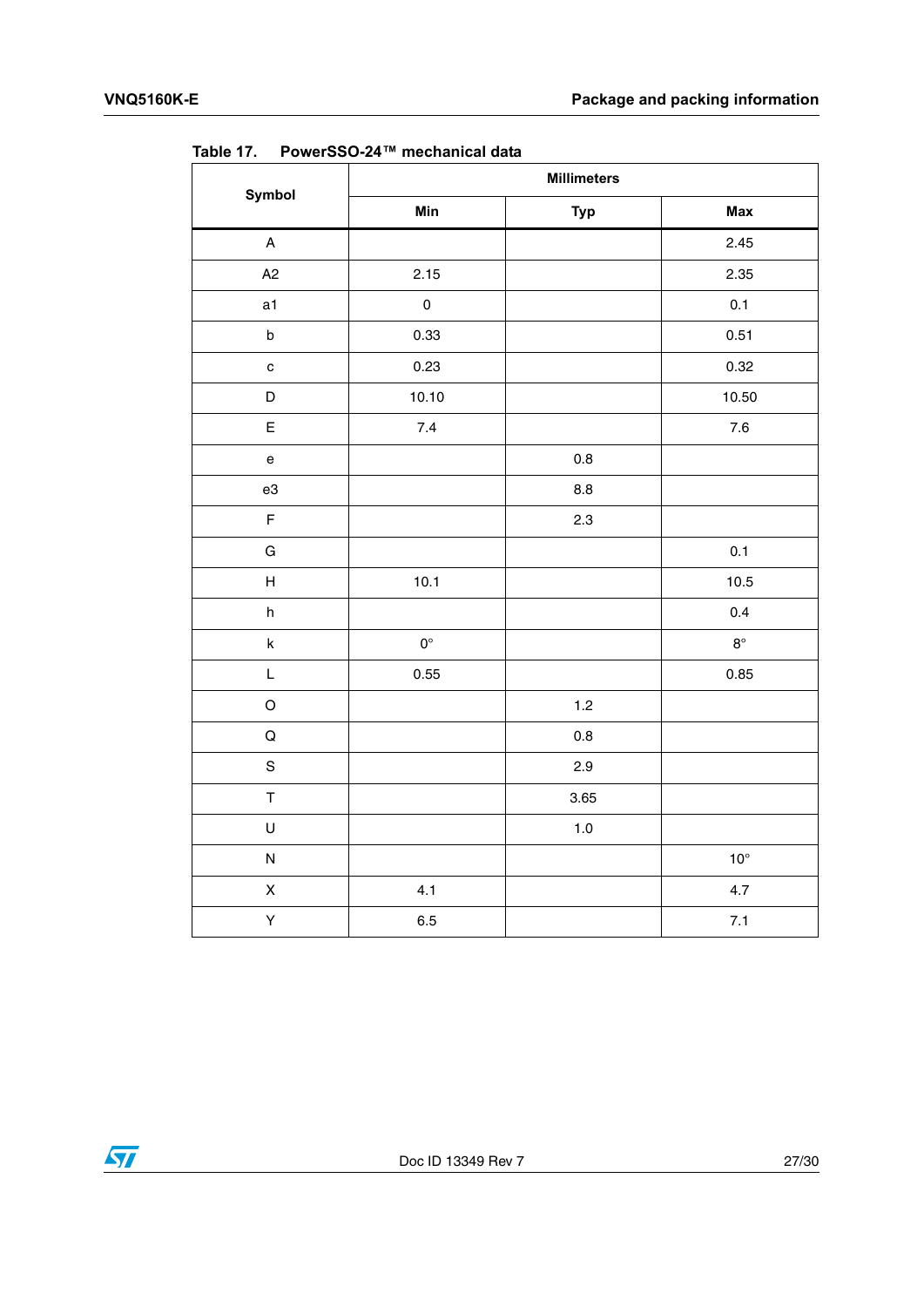ST

## <span id="page-27-0"></span>**5.3 Packing information**

### <span id="page-27-1"></span>**Figure 36. PowerSSO-24 tube shipment (no suffix)**



<span id="page-27-2"></span>

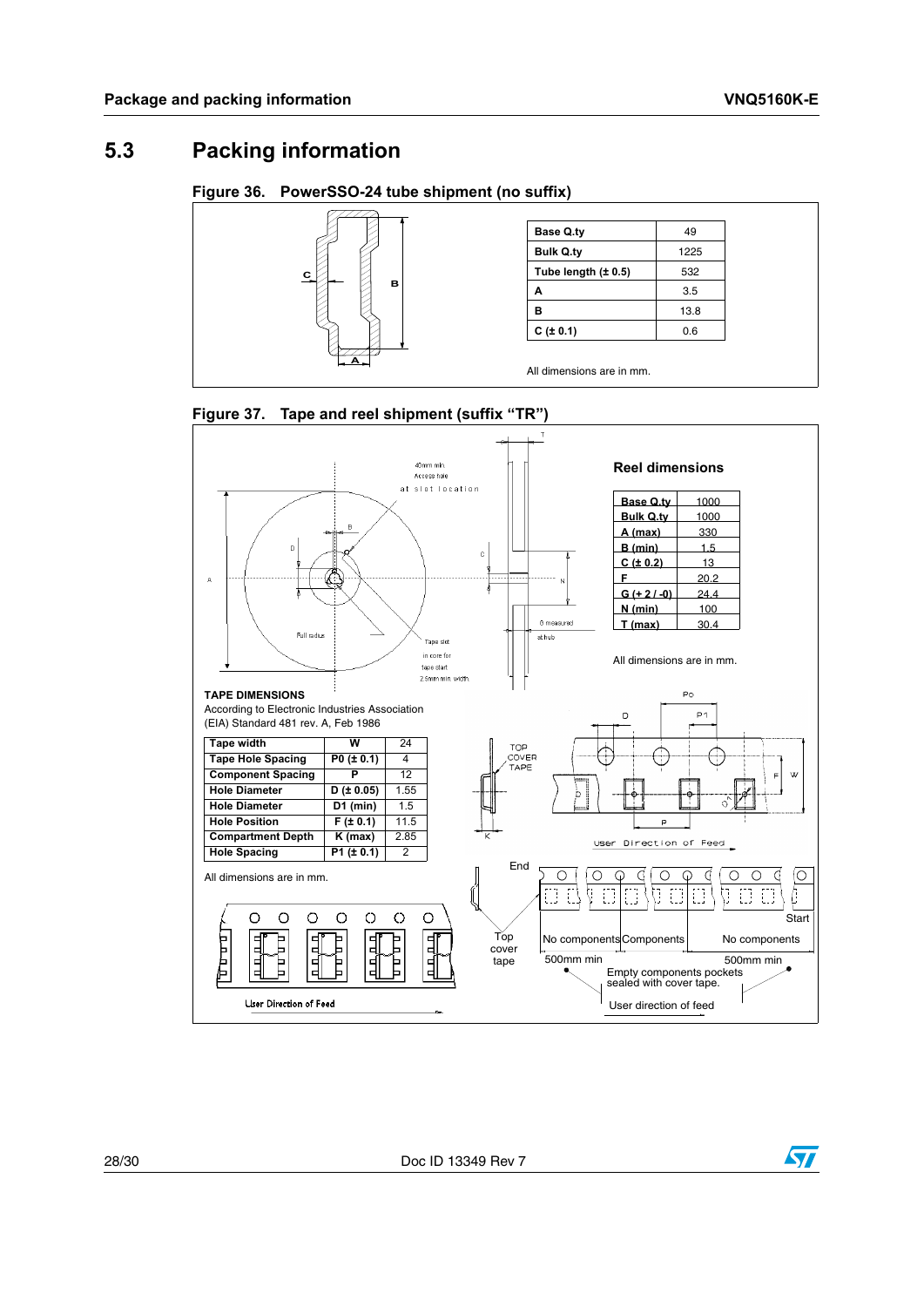# <span id="page-28-0"></span>**6 Revision history**

<span id="page-28-1"></span>

| Table 18. | <b>Document revision history</b> |
|-----------|----------------------------------|
|-----------|----------------------------------|

| <b>Date</b> | <b>Revision</b> | <b>Changes</b>                                                                                                                                                                                                                                                                      |
|-------------|-----------------|-------------------------------------------------------------------------------------------------------------------------------------------------------------------------------------------------------------------------------------------------------------------------------------|
| 8-Jan-2004  | 1               | Initial release.                                                                                                                                                                                                                                                                    |
| 20-Jan-2006 | $\overline{c}$  | Major general update                                                                                                                                                                                                                                                                |
| 15-Mar-2007 | 3               | Reformatted and restructured.<br>Contents, List of tables and List of figures added.<br>Section 3.5: Maximum demagnetization energy (VCC = 13.5V)<br>added.<br>Section 5.1: ECOPACK® packages information added.<br>New disclaimer added.                                           |
| 01-Jun-2007 | 4               | Table 4: Absolute maximum ratings: EMAX entries updated.<br>Table 13: Electrical transient requirements (part 1/3): Test level<br>values III and IV for test pulse 5b and notes updated<br>Figure 34: Thermal fitting model of a double channel HSD in<br>PowerSSO-24(1) note added |
| 22-Jun-2009 | 5               | Table 17: PowerSSO-24™ mechanical data:<br>- Deleted A (min) value<br>$-$ Changed A (max) value from 2.47 to 2.45<br>$-$ Changed A2 (max) value from 2.40 to 2.35<br>$-$ Changed a1 (max) value from 0.075 to 0.1<br>Added F and k rows                                             |
| 23-Jul-2009 | 6               | Updated Figure 35: PowerSSO-24™ package dimensions.<br>Updated Table 17: PowerSSO-24™ mechanical data:<br>- Deleted G1 row<br>- Added O, Q, S, T and U rows                                                                                                                         |
| 23-Sep-2013 | $\overline{7}$  | <b>Updated Disclaimer</b>                                                                                                                                                                                                                                                           |